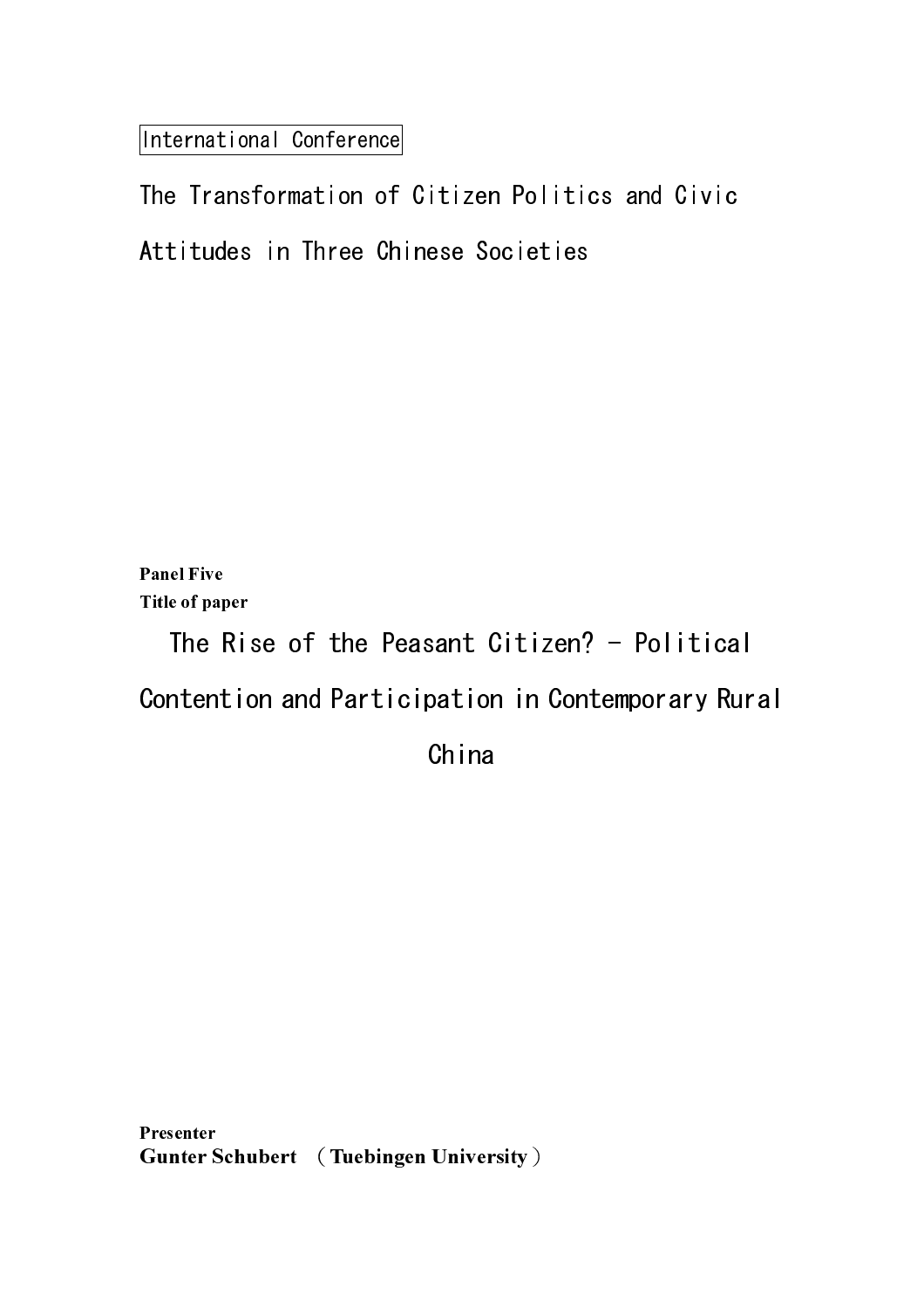Gunter Schubert, Ph.D., Chair Professor of Greater China Studies, Institute of Chinese and Korean Studies, University of Tuebingen, Germany

Konen Studies, Iniversity of Theologean, Gremory, Chairman and Column in Oreland Studies, China Studies, Institute of China Studies, Institute of China Studies, Institute of China Studies, Institute of China Studies, Incor Research Fields: Comparative Politics, Economics and Cross-strait Relations, Politic<br>Taiwanese Politics and Cross-strait Relations, Politic<br>Theory Research Fields: Comparative Politics, Economics and Culture in Greater China; Chinese and Taiwancs: Politics and Cross-strait Relations, Politics of Democratization and Transition<br>Libeary<br>China; Comparative Politics and Culture in Greater China; China; China; China; China; China; China; China; China; China; Chi Taiwanese Politics and Cross-strait Relations; Politics of Democratization and Transition Taiwanese Politics and Cross-strait Relations; Politics of Democratization and Transition Theory Theory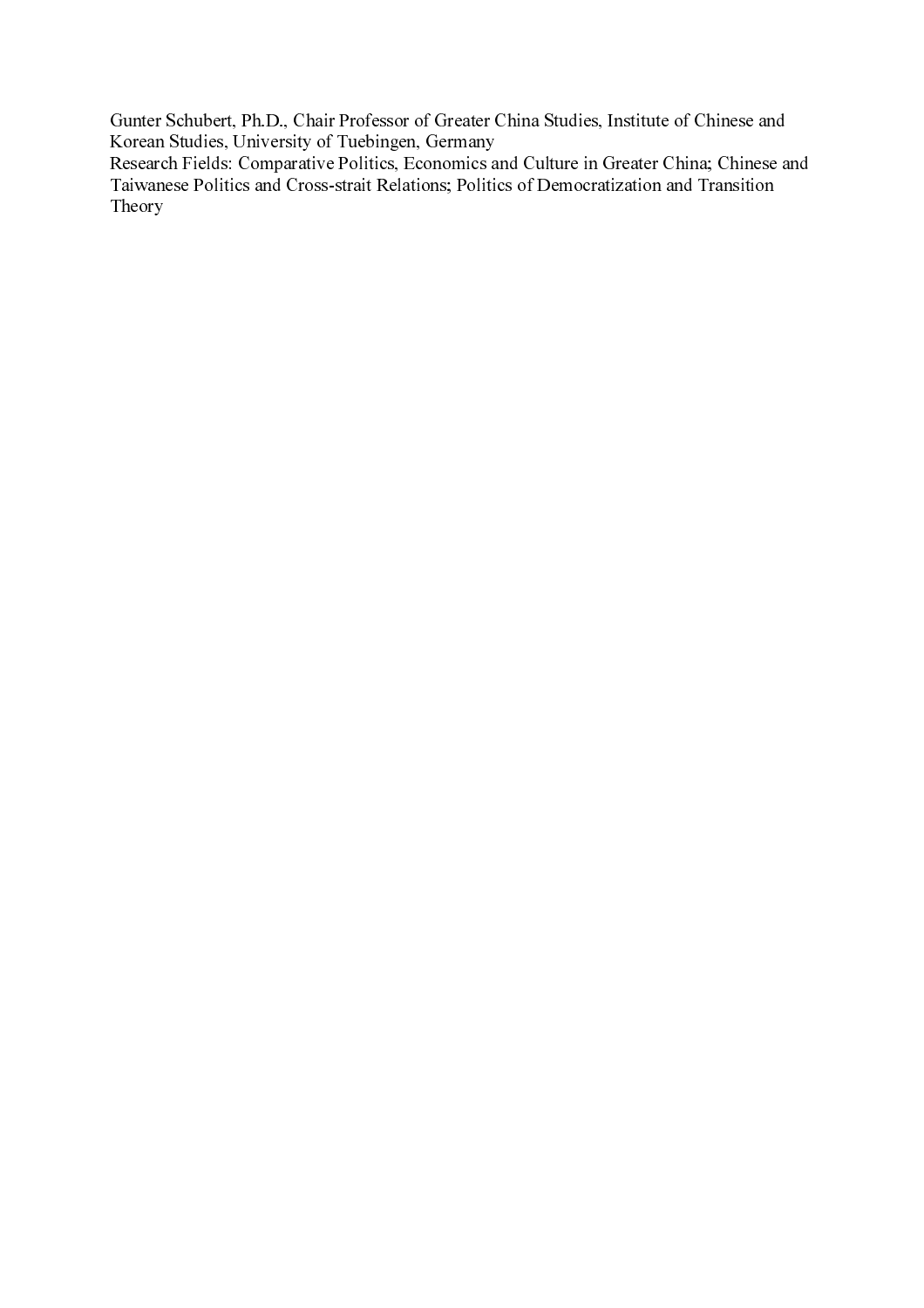# **Village Elections, Democracy, and the Rise of the Peasant Citizen in Contemporary China**

# *Gunter Schubert University of Tuebingen*

(Paper presented to the conference on "The Transformation of Citizen Politics and Civic Attitudes in Three Chinese Societies", November 19~20, 2004, Academia Sinica

## **Summary**

After more than a decade of intensive research in China and the West on Chinese village elections, judgement on the consequences of this institutional innovation remains ambivalent and controversial. One of the most intriguing questions is if these elections will bring abut the peasant citizen who – apart from enjoying democratic rights – actively claims and defends those rights against the state. By summarizing main results of the scholarly debate on village elections and drawing on recent field research, this paper addresses the state and specific contents of political awareness among China's peasants. In the final part, it discusses the relationship between village elections and regime legitimacy. It is suggested that village elections can strengthen one-party rule, as they produce a more horizontal peasant-cadre relationship based on selfperceived democratic empowerment and trust on the part of the peasants.

Prof. Dr. Gunter Schubert Institute of Chinese and Korean Studies - Chair of Greater China Studies - University of Tuebingen Wilhelmstr. 133 72074 Tübingen – Germany Tel. (49) 07071-2972715 Fax (49) 07071-295733 Email: gunter.schubert@uni-tuebingen.de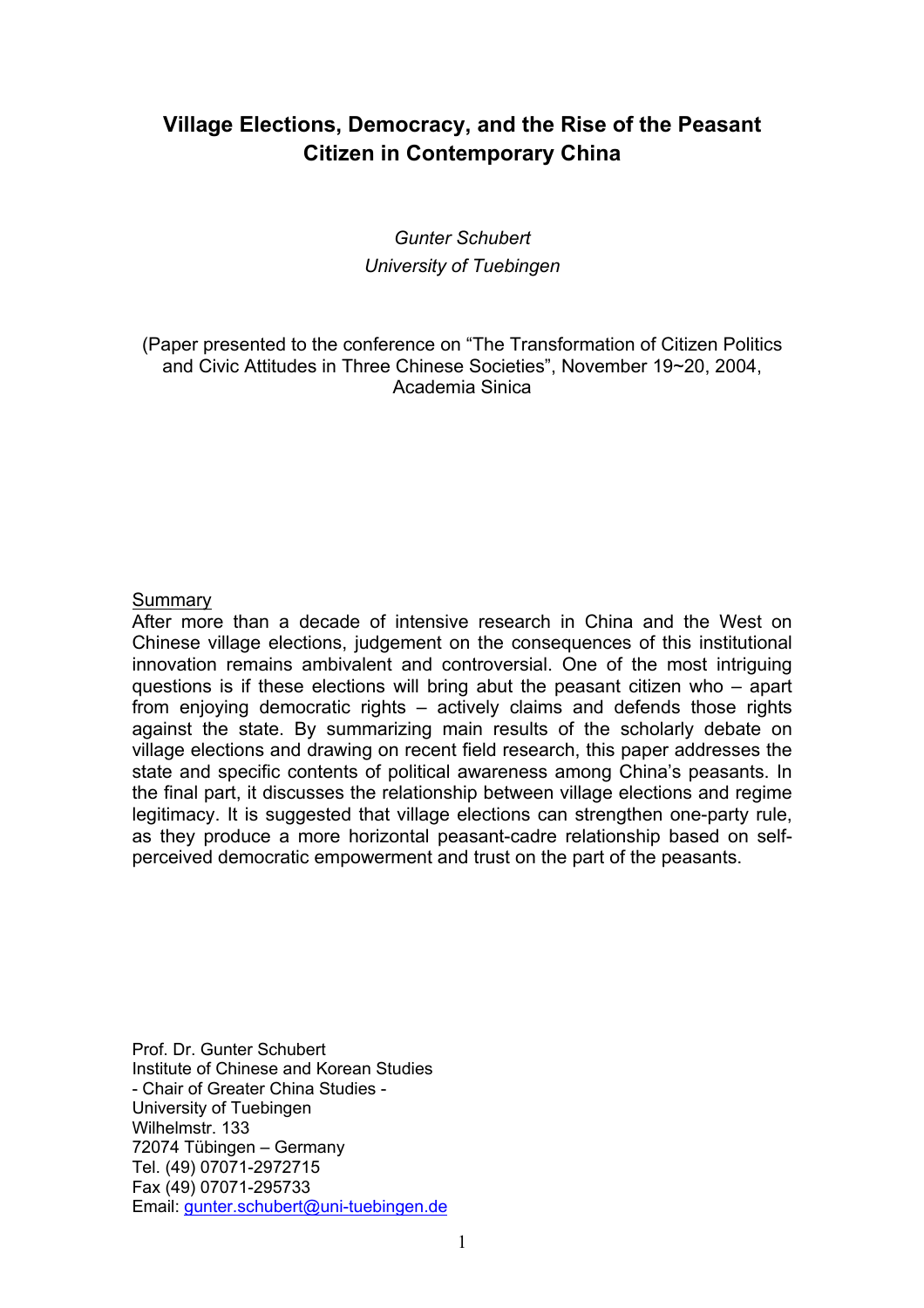# **I. Introduction**

What to make out of village elections in the PRC? After more than a decade in which the direct ballot in the countryside has now been researched with growing intensity in both China and the West, $1$  judgement on the consequences of this institutional innovation introduced to China's political system in the late 1980s remains ambivalent and controversial. Many different aspects of village elections have come under scrutiny since then. The underlying motive of many scholars dealing with this subject is obviously connected to the intriguing imagination of a bottom-up democratization in China. While issues concerning the technical implementation of the 1987 Organic Law on Villager Committees, political participation, the influence of clans, the redistribution of power in the villages caused by elections, and – more generally – the effects of a changing political economy on elections have shaped most of the research agenda in the past, thorough investigation has recently been undertaken into (rising levels of) political contention and collective action. Obviously, there is now keen interest among scholars to find out more about the changing political awareness<sup>2</sup> of peasants and rural cadres.

It remains an open question if this recent trend reflects factual developments "on the ground" as peasants, taken as a whole, might have become increasingly self-confident by elections and feel genuinely empowered to engage in active politics to pursue their interests or ensure their rights; or if it is more inspired by an experimental probing of scholars into the rise of the Chinese peasant citizen just to see how far one can get with this concept. Such an experiment is certainly legitimate. It allows to measure the effects of direct village elections over the last ten years of their institutionalization in most parts of China against the *idealtyp* (Max Weber) of the modern citizen for the sake of better qualifying the scope and limits of political awareness in China's countryside – and perhaps even to make new hypotheses on the potential for democratic system change generated by village elections. Surely enough, behind such probing stands the concept of the autonomous individual who is a rational decision-maker focused

 $\overline{a}$ <sup>1</sup> Kevin O'Brien's "Implementing Political Reform in China's Villages", in: Australian Journal of *Chinese Affairs*, No. 32, July 1994, pp. 33-59 may be regarded as the "runner-up" for scholarly attention to this subject in the West. In this article, he provided a typology of village committees generated from an investigation of the relationship between political participation and policy

implementation that is still relevant for comparative research on village elections.<br><sup>2</sup> I define 'political awareness' quite generally as goal-oriented political participation and behaviour directed to the public sphere of the village and beyond in order to pursue individual or collective interests. It may be linked to some form of 'proto-citizenship' in the sense that peasants are politically aware by refering to existing laws and regulations claimed against the state. Mainifest political participation is an important signifier of political awareness and indicates its content and intensity.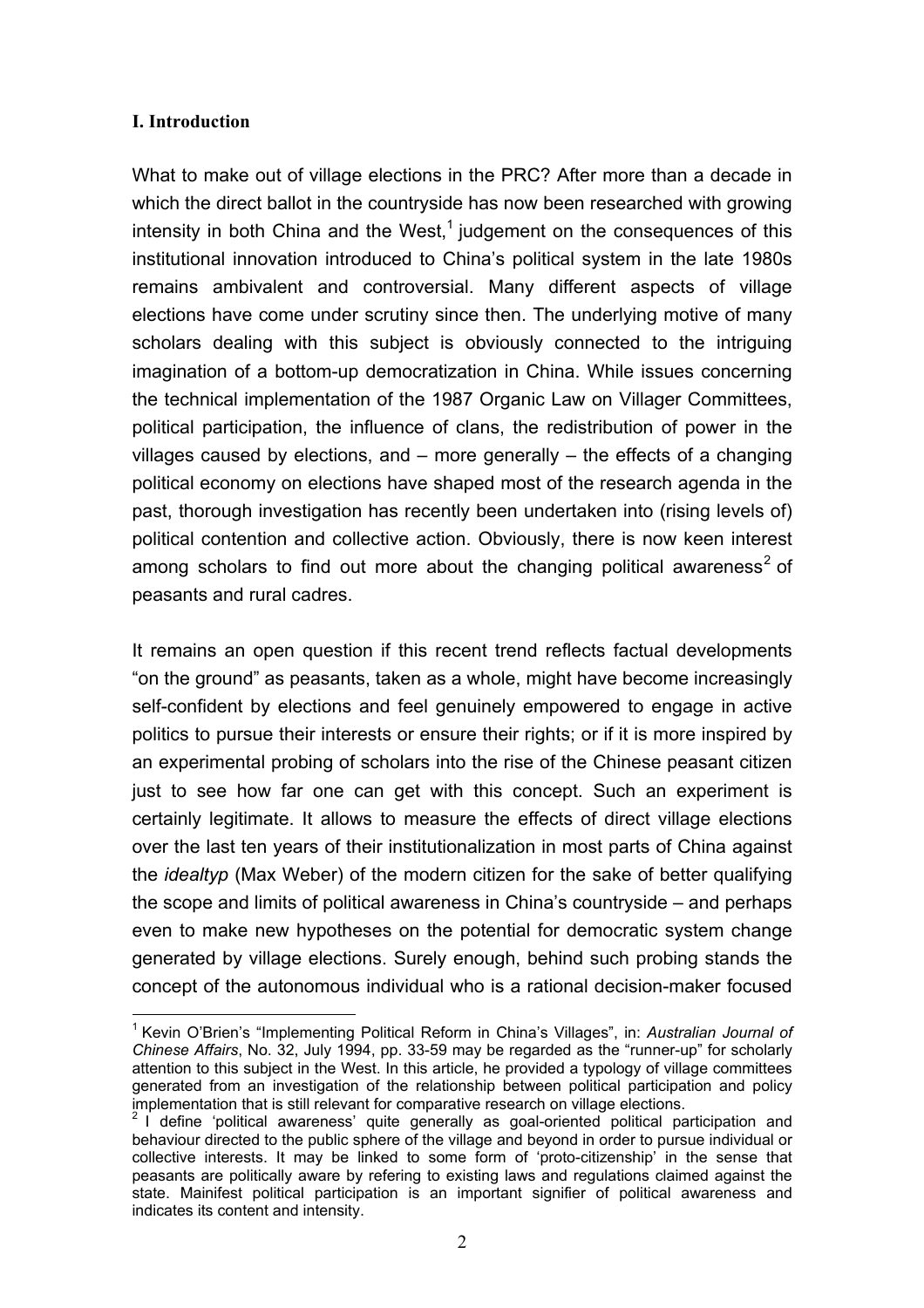on a self interest-based agenda. From this perspective, elections enable peasants to live up to their nature and, thus, guarantee stability (and prosperity) within society at large. Consequently, village elections cannot but contribute to the gradual rise of democracy as it has been conceptualized in the West.

Chinese scholars within the PRC are more divided on this approach, albeit for different reasons. Most of them have welcomed village elections as an effective means to enhance the quality of village self-government. They have, for instance, argued that elections educate and empower peasants to become more engaged in village politics for the good of their community, change power arrangements within the village by "containing" bad or corrupt cadres, strengthen the legitimacy of the local authorities, and make peasants both stateloving citizens and agents of a gradually rising democratic civil society. $3$  Others have been more critical. For instance, they questioned the ideological commitment to an abstract, but ahistorical and, thus, useless concept of democracy that stood behind the drive for village elections.<sup>4</sup> In more practical terms, they were pointing at the aggravating tensions between peasants and village committees (as between village committees and local party/government authorities), the reinvigoration or strengthening of clan structures and the formation of new corrupt power groups within the villages, the overall loss of party control over the countryside caused by election-triggered turmoil in many parts of China, and not at least to the financial burden for township governments to get election-paralysed villages back on track.<sup>5</sup> Radical voices

 $\overline{a}$  $3$  For a good overview of Chinese empirical research and the debate on village elections among China scholars see e.g. Xiao Tangbiao et al. (eds.), *Duowei shijiao zhong de cunmin zhixuan (Village Elections in Multi-Perspective)*, Beijing (Zhongguo shehui kexue) 2001; Li Lianjiang et al. (eds.), *Cunweihui xuanju guancha (Observing Village Elections)*, Tianjin (Tianjin renmin) 2001; Xu Yong, *Cunmin zizhi jincheng zhongde xiangcun guanxi (Townhip-Village Relations in the Process of Villager Self-Government)*, Wuhan (Huazhong shifan daxue) 2003; Xu Yong, *Xiangcun zhili yu Zhongguo zhengzhi (Rural Governance and Chinese Politics)*, Beijing (Zhongguo shehui), 2003.<br><sup>4</sup> Those voices aften dow

These voices often downturn village elections as premature or outright counterproductive in the context of rural governance reform. There is an intensive debate on the latter going on among Chinese scholars for quite some years. While some experts would advocate an extension of direct elections to the township and even county levels, others opt for the cancellation of those elections and the instalment of professional local officials indirectly controlled by higher governments. For more recent contributions to this debate see Dang Guoyin, 'Cunmin zizhi' shi minzhu zhengzhi de qidian ma (Is Village Self-government the Starting Point for Democratic Politics)?, in: *Zhanlue yu guanli*, No. 1, 1999, pp. 88-96; Yu Jianrong, Xiangzhen zizhi: Genju he lujing (Township Self-government: Fundations and Means), in: *Zhanlue yu guanli*, No. 6, 2002, pp. 117-120; Shen Yansheng, Zhongguo xiangzhi de huigu yu zhanwang (Looking Back and Ahead to China's Rural Governance), in: *Zhanlue yu guanli*, No. 1, 2003, pp. 52-66.

 $5$  This doesn't mean that these scholars in all cases oppose the institution of direct village elections. Very often, they recommend judical reforms and better implementation controls by the authorities to make village elections work. I have briefly discussed the Chinese debate on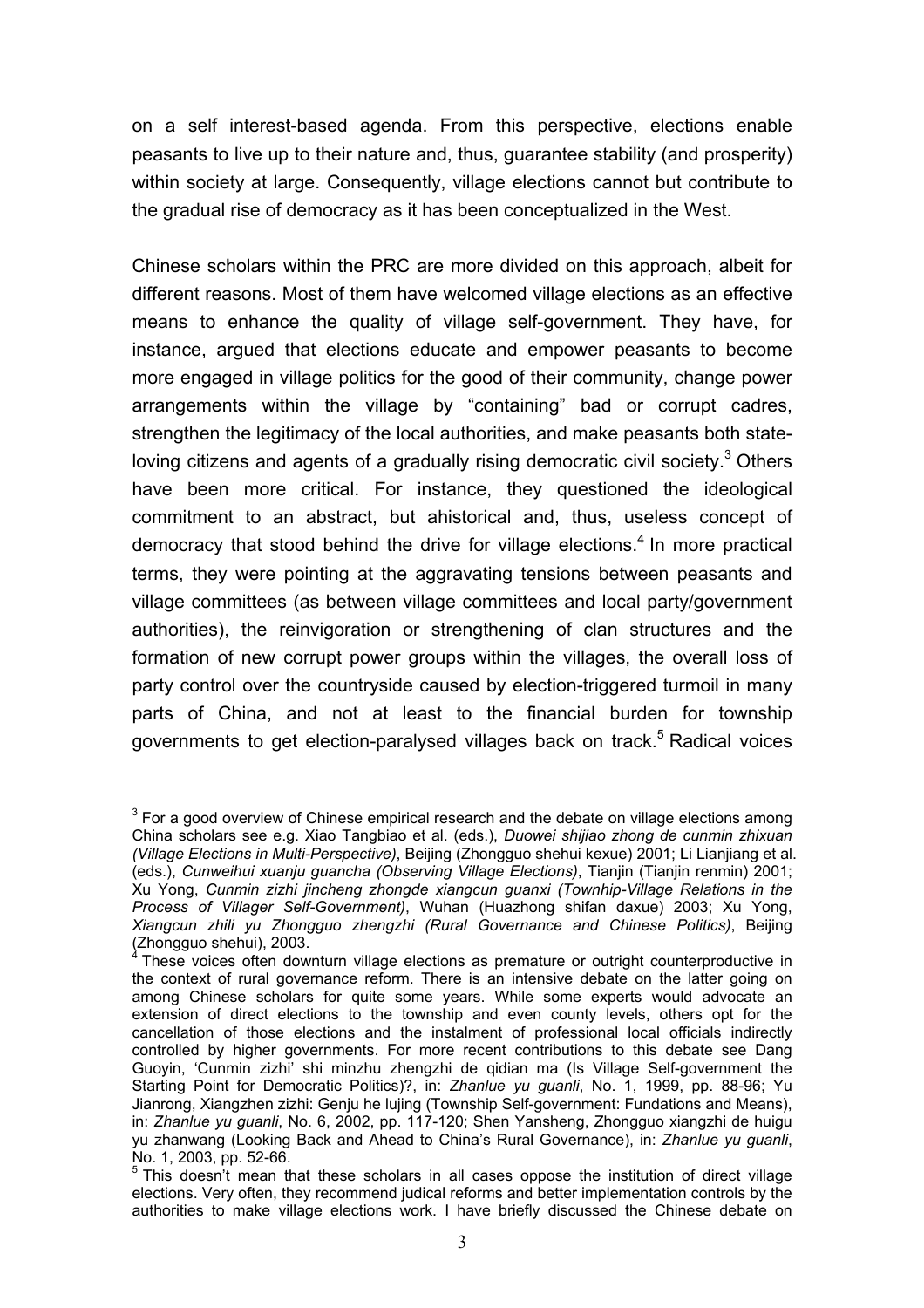like Beijing University's Pan Wei flatly reject direct village elections, as they are accused of doing more harm than good in rural China. $^6$ 

Behind this background, it is the objective of this paper to assess the debate on Chinese village elections with respect to the current state of peasant political awareness and its (possible) consequences. The ensuing set of questions is guiding my synopsis:

- 1. In what way have elections influenced and shaped political participation, i.e. participation *in* elections (as voter or office-seeker) and active engagement in village politics *between* elections?
- 2. How have elections changed the political behaviour of peasants? To what extent do they feel truly empowered, and how do they define this empowerment?
- 3. Do elections bring about the peasant citizen, i.e. a self-confident and rational interest-seeker who claims democratic *rights* against the local cadre bureaucracy (as the representatives of the party-state) and who may soon traverse the limits of what has been called 'rule-based resistance?
- 4. Are village elections thus conducive to the rise of competitive democracy in China or do they help to (re-)consolidate one-party rule?

The existing literature on village elections is heuristically differentiated along two sub-topics highlighting political awareness: the relationship between elections and participation (II) and between elections and citizenship (III). My brief overview of past and current research – concentrating on some "paradigmatic" studies mostly published in the West – is complimented by some preliminary observations drawn from field research undertaken in six villages situated in Shenzhen Special Economic Zone and the provinces of Jiangxi and Jilin throughout 2002-2004.<sup>7</sup> This project directly aims at exploring the content and changing nature of peasant and cadre political awareness under the influence of village elections. It further looks into how political awareness affects the

 $\overline{a}$ village elections in Gunter Schubert, *Village Elections in the PRC. A Trojan Horse of Democracy?*, Project Discussion Paper No. 19/2002, University of Duisburg-Essen. 6

 $6$  Pan Wei contends that the direct ballot destroys the communal basis and social coherence in the villages, i.e. the very preconditions of rural China's stability and economic development. He also denies that the numerical reduction of cadres will help to ease the fiancial burden of the peasants and lead to more efficient local administration. See e.g. Pan Wei, "Zhiyi 'xiangzhen xingzheng tizhi gaige'" (Doubting at 'Village and Township Administrative Political Reform), in: *Kaifang shidai*, Nr. 2, 2004, pp.16-24. 7

 $7$  This is part of a broader – DFG-funded - project on village and urban neighbourhood elections jointly undertaken by this author and Prof. Thomas Heberer, University of Duisburg-Essen, Germany (see appendix).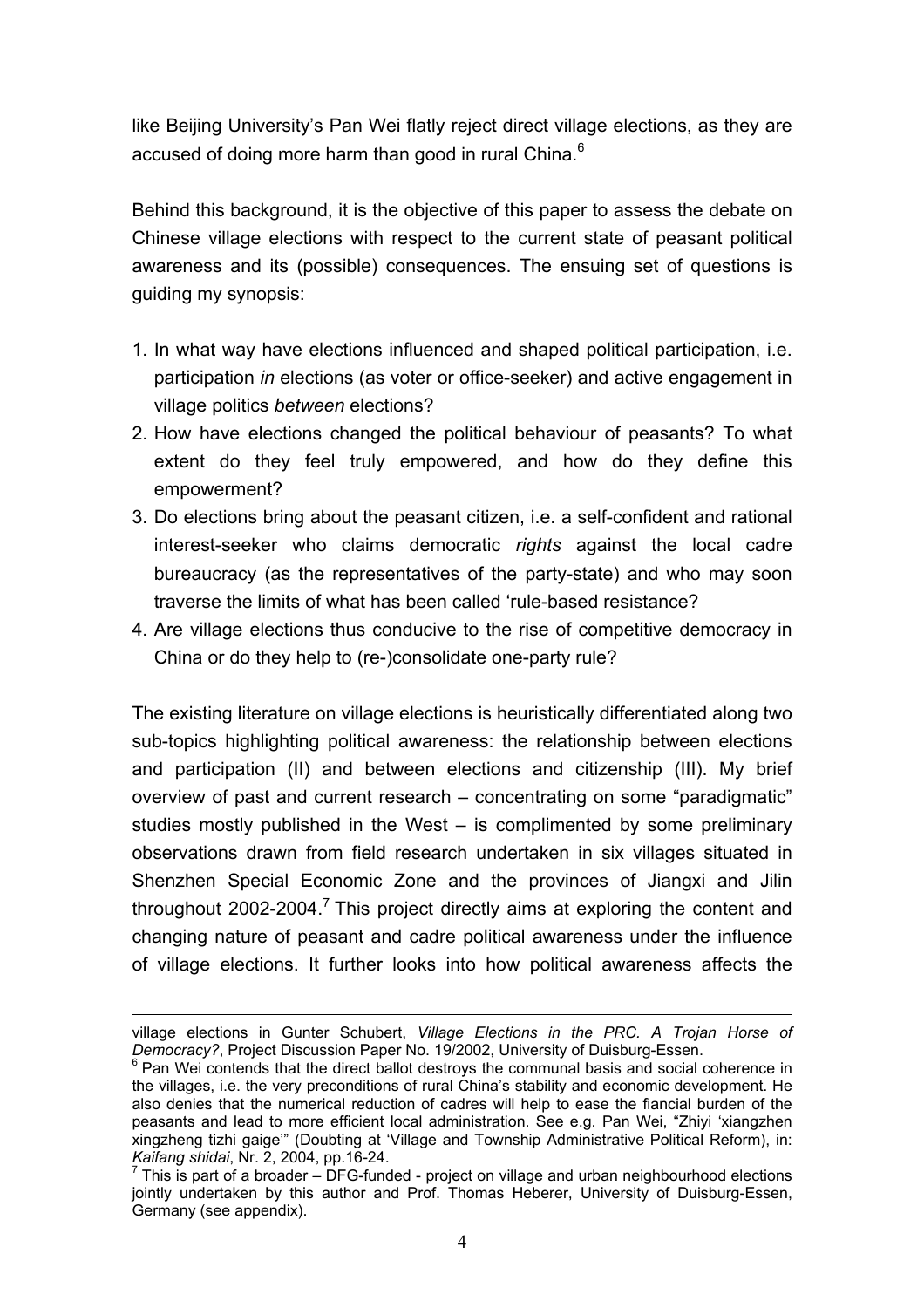relationship between peasants and local cadres at the village and township level, and what this means for the Communist leadership's efforts to generate system stability and new regime legitimacy in rural China (IV). $8$ 

# II. Elections and political participation

 $\overline{a}$ 

The relationship between village elections and political participation has been most frequently researched by linking participation to different systemic/structural or actor-centered factors figuring as independent variables.<sup>9</sup> Very prominent among these factors is the quality of electoral implementation. For example, *Melanie Manion* found a positive correlation between the quality of village elections in terms of genuine choice for peasants and what she called 'congruence' between leaders and their electorates:

If democratization is an important source of congruence, the leaders in villages that are farther along in implementing the law on village committees will be closer to the village constituents in their positions on the state's role in the economy than leaders in villages that lag behind in implementation, other things equal.<sup>10</sup>

Thus, implementation does determine the degree of political consent in a village between those elected to lead on the one hand and their voters on the other: the more genuine choice, the more congruence. Certainly enough, village leaders would still listen to their township selectorates, but they obviously could no longer ignore the peasants' interests channeled into the election process. In terms of political participation, however, Manion's data stated a negative

<sup>&</sup>lt;sup>8</sup>Roughly the same program was formulated by Silvia Chan in 1998: "I am undertaking on how the introduction of village self-government and direct elections at village level has affected the political life, political culture, and the public sphere(s) in the rural areas". See Chan, Sylvia, Research Notes on Villager's Comittee Elections: Chinese Style Democracy, in: *Journal of Contemporary China,* Vol. 7, No. 19, November 1998, pp. 507-521 (507). 9

Most studies focus on rather technical or descriptive aspects of participation like voter turnout and electoral competitivity, cadre performance, clan influence and mobilisation, cadre-peasant interaction, distribution of village revenues, etc. – explanatory variables that are applied "externally" to the phenomenon under investigation. These studies also rely mainly on quantitative methodology using standardized data sets instead of qualitative methods of data gathering and evaluation to explain political participation. Hardly do we come across attempts to explore peasant political awareness by taking a more endogenuous perspective, i.e. giving peasants space to explain their views on elections and local politics themselves without prestructuring their answers too much. Clearly, this is not only a problem of methodology, but also of theory and epistemology, as most scholars lean on modernist (systemic, structural or institutionalist) approaches to explain political participation and awareness.

<sup>10</sup> Melanie F. Manion, The Electoral Connection in the Chinese Countryside, in: *American Political Science Review,* Vol. 90, No. 4, 1996, pp. 736-748 (741). The study's results were based on survey data collected in 56 villages in Anhui, Hunan, Hebei and Tianjin in 1990. In particular, the author was interested in "congruence of positions on a basic question of political economy: the importance of state management relative to private initiative in economic development" (736).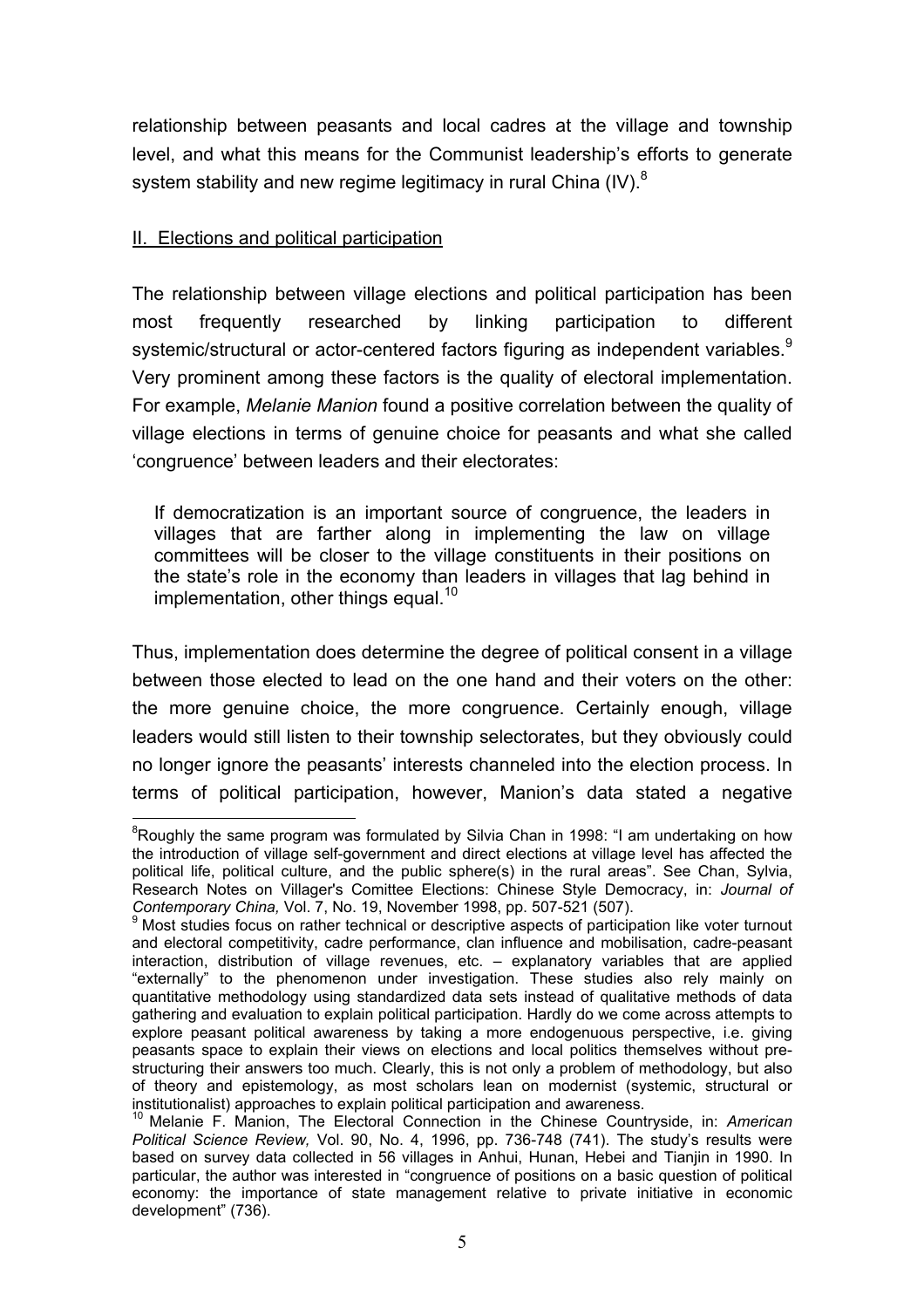correlation between village elections and congruence. Voter turnout and attendance at village meetings – the two indicators of political participation used here – were associated with *greater* political distance between leaders and villagers. This was linked by the author to the factor of authoritarian mobilization,<sup>11</sup> i.e. successful summoning of the peasants to take part in an officially-sponsored actitivity pushed by politically ambitious local elites. Consequently, political participation cannot explain congruence in a village unless those who vote have a real choice.

In another study focusing on implementation, *Shi Tianjian* related semicompetitive and noncompetitive elections<sup>12</sup> - his main indicators informing political participation - to the people's voting behaviour in both rural areas and cities.<sup>13</sup> Guided by the hypothesis that, "it is competition per se that changes people's voting behaviour in local unit elections"<sup>14</sup> the author found (among others) that

- it is (true) choice and the desire to punish bad cadres that makes people vote
- in semicompetitive elections bad politicians get punished by motivated voters while in noncompetitive elections people prefer not to vote
- voters with stronger democratic orientations vote more often in semicompetitive elections than in noncompetitive elections

Thus, it is again the extent of institutionalized competition combined with rational calculations on the part of the voters which determine the intensity of political participation. More statistical correlations proved that it was not primarily the belief in a responsive government that made people vote nor any identification with the current regime. People participated in semicompetitive elections "to pursue the limited interests those elections can bring them, that is, to punish those who abuse power".<sup>15</sup> Choice, even if limited, drives participation, and this results in better local governance.

 $\overline{a}$ 

<sup>&</sup>lt;sup>11</sup> Manion, p. 744.<br><sup>12</sup> The notion 'semicompetitive (limited-choice) elections' used by the author means that choice is limited to alternative candidates, not political parties. The study distinguishes between noncompetitive and semicompetitive elections for 'local unit leaders' (village committee members and, presumably, urban neighbourhood committee members) and semicompetitive

elections for local people's congresses at the township and county levels.<br><sup>13</sup>Shi Tianjian, Voting and Nonvoting in China: Voting Behaviour in Plebiscitary and Limited-Choice Elections, in: *Journal of Politics,* Vol. 61, No. 4, November 1999, 1115-1139. The data set was computed from interviews conducted in 1990/91 in village and urban neighbourhood households representatively chosen from the 1986 PRC National Population Data Book by a four stage sampling method.<br><sup>14</sup> Shi Tianjian, Voting and Nonvoting in China, p. 1121.

 $15$  Shi Tianjian, Voting and Nonvoting in China, p. 1135.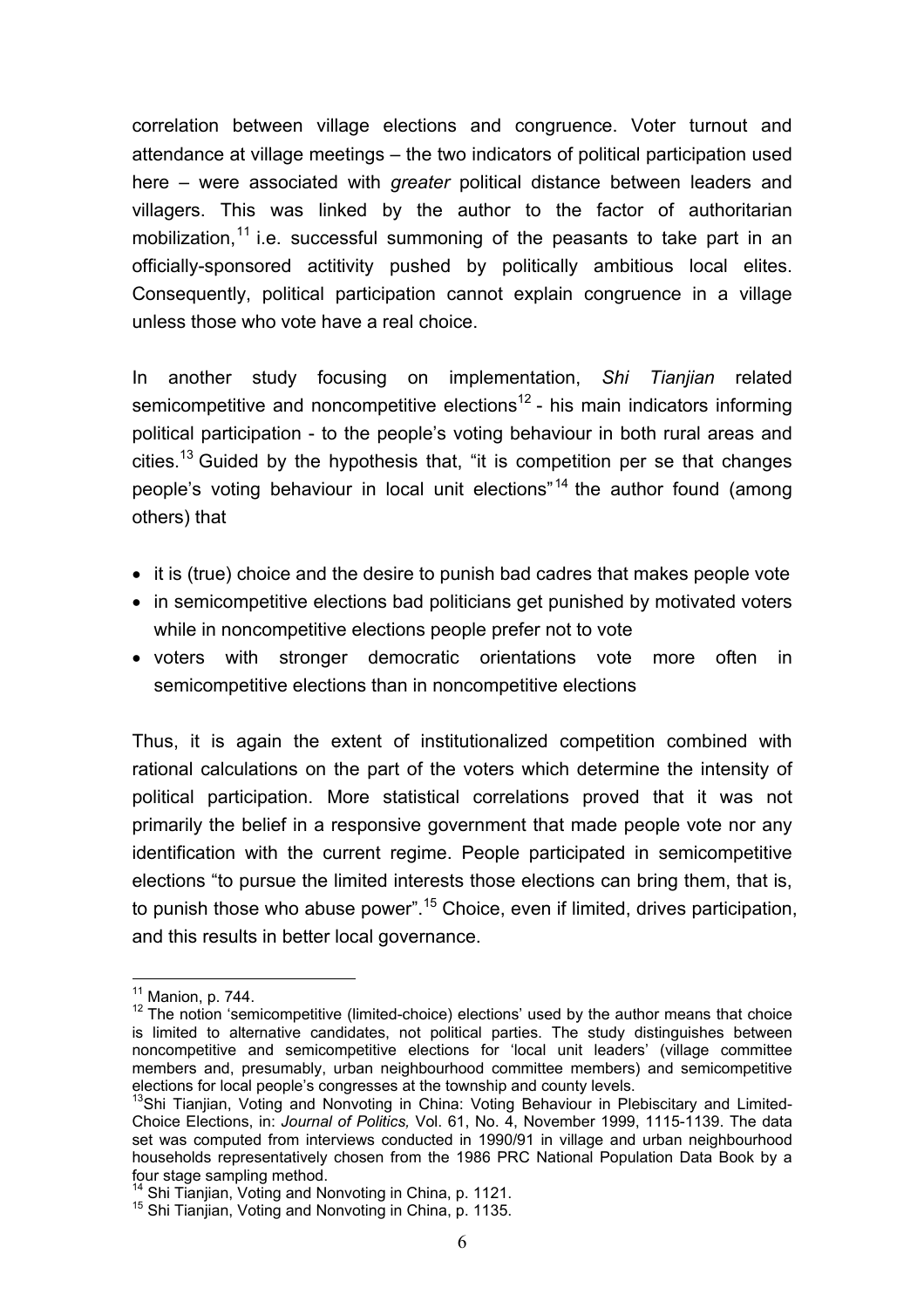Whereas in Shi Tianjian's study it was the quality of electoral implementation (i.e. competitivity) which favoured or discouraged rationalist behaviour (voting) by the villagers and, therefore, was of primary importance for understanding political participation, other authors stressed the significance of a rising rationalist behaviour among peasants. For instance, *M. Kent Jennings* discovered three different modes of "autonomous" participation – here as peasant activities between elections - in rural China: cooperative action, voicing opinions to cadres, and contacting representatives.  $16$  About a third of the villagers surveyed had engaged in at least one of these modes. This observation was, according to Jennings, a percentage pretty close to figures drawn from comparative studies in Western societies <sup>17</sup> and seemed to challenge the common viewpoint that the rural population in closed-up systems clings to parochialism and is not receptive of collective action. It was also striking that the peasants acted only after an individual calculation of the costs and benefits each participation mode implied. And although Jenning's respondents aimed at safeguarding their individual interests in the first place, they obviously had an understanding of collective goods, too:

Contacting, voicing, and even cooperative actions more often than not had the ring of behaviour taken by an individual or small group to generate selective benefits. (...) Nevertheless, distinct signs of activities in pursuit of collective goods also emerged. A visible minority of the sample specifically acknowledged engaging in collective action as such by reporting that they had banded together with others to address a common problem. Perhaps more significantly, individuals engaged in the other two participation modes – voicing opinion and contacting delegates – placed substantial emphasis on addressing such communal topics as infrastructure needs, certain agriculture policies, and economic enterprise concerns. Even if the participants attacked these problems as solo actors, the goods involved were often collective in nature.<sup>18</sup>

Villagers emerged as strategic actors who took into good consideration their specific opportunity structure and particular resources when pursuing a goal. Interestingly, as the author noted, the modes of participation identified in rural China resembled those found in Western countries to an astonishing degree.

 $\overline{a}$ 

<sup>16</sup>Jennings, M. Kent, Political Participation in the Chinese Countryside, in: *American Political Science Review,* Vol. 91, No. 2, June 1997, 361-372. The article is based on a survey of 1.270 interviews carried out in 15 villages of four counties in Anhui, Hunan, Hebei and Tianjin back in 1990.

<sup>&</sup>lt;sup>17</sup> Jennings, Political Participation in the Chinese Countryside, p. 365.<br><sup>18</sup> Jennings, Political Participation in the Chinese Countryside, p. 370.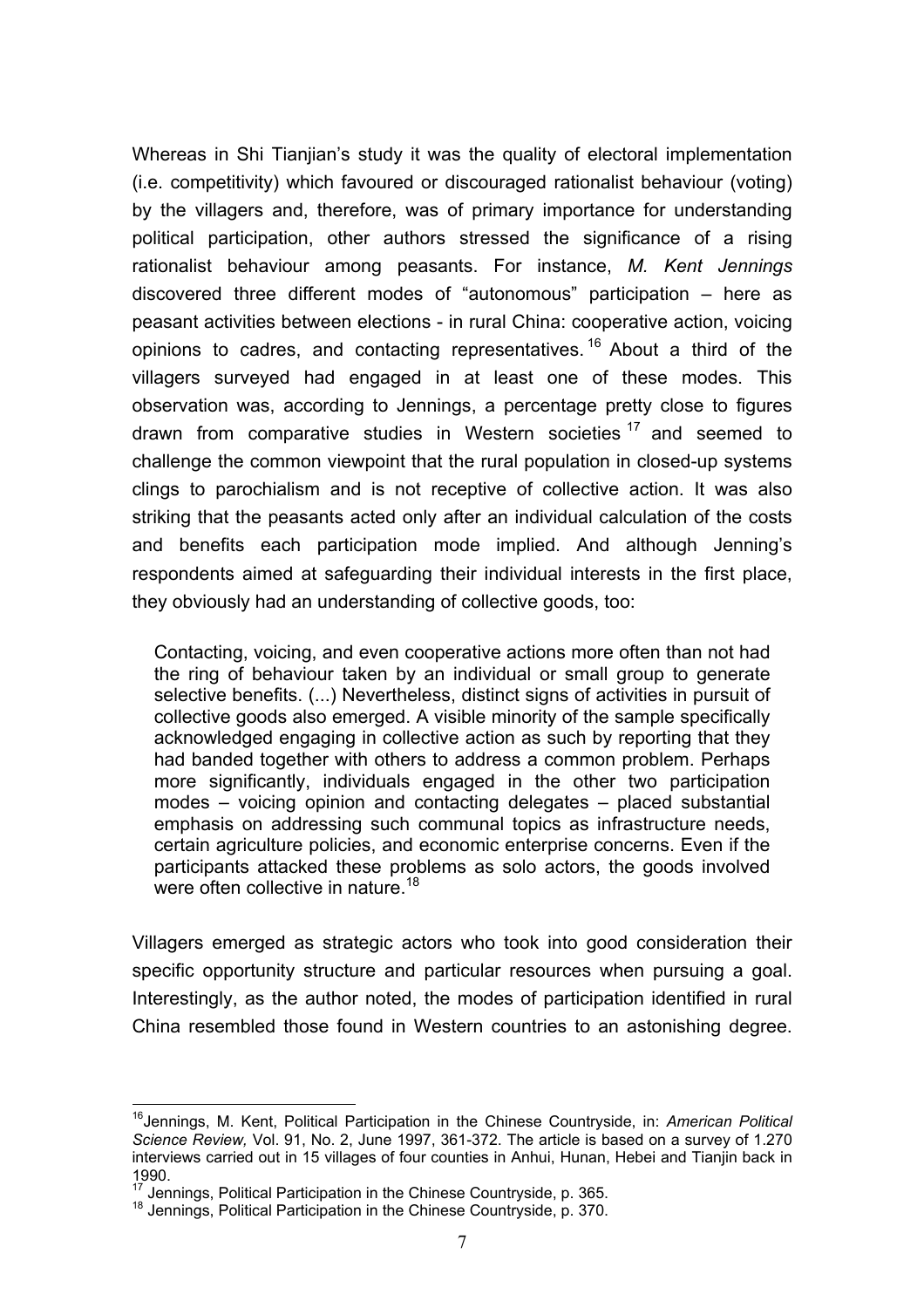However, he remained cautious to conclude that this pointed at a gradual retreat of one-party-rule in favour of more political reform and freedom.<sup>19</sup>

Yang Zhong and Jie Chen attempted to complement the studies of Shi Tianjian and Jennings by further investigating the factors that make peasants participate or not in village elections.<sup>20</sup> They found that peasants with high degrees of 'internal efficacy' – meaning "to have feelings that individual political action does have, or can have, an impact upon the political process<sup>"21</sup> – abstained from or were less inclined to vote. Contrary to Shi Tianjian's finding that 'internal efficacy' makes peasants vote in semi-competitive elections because elections – as deficient as they may be – allow them to punish bad cadres, in the Zhong/Chen study the very same deficiencies led to a different outcome. Dissatisfaction with the system combined with stronger democratic orientations resulted in non-voting, as "people who support a more complete democracy in the village self-government are less likely to vote in Jiangsu's VC elections".<sup>22</sup> These villagers would also deny that elections are effective in punishing corrupt local officials. At the same time, the authors found that "those who are more attentive to public affairs and more satisfied with their lives are more likely to vote in the elections".<sup>23</sup> Unfortunately, no statement was made if those peasants who are dissatisfied with the electoral system and have stronger democratic orientations, but are still satisfied with their overall living conditions - if such a psychological state is not a logical contradiction - cast a vote or not -. However, they made a point that lower levels of 'internal efficacy' and democratic orientation in combination with some interest for state and local public affairs, lower education levels and relative life satisfaction make people more likely to vote. $24$ 

Approaching the relationship between elections and participation from a slightly different angle (though still adhering to the general assumption that peasants act rationally and interest-oriented), a substantial number of scholars have focused on the rural political economy to explain what factors condition political

 $\overline{a}$  $19$  For Chinese scholars subscribing to a similar approach of explaining political participation in rural China see Hu Rong, *Lixing xuanju yu zhidu shishi. Zhongguo nongcun cunmin weiyuanhui xuanju de ge an yanjiu (Rational Elections and System Implementation. A Case Study in Chin's Villager Committee Elections)*, Shanghai 2001 (Shanghai Yuandong). 20 Yang Zhong/Jie Chen, To Vote or not to Vote. An Analysis of Peasants' Participation in

Chinese Village Elections, in: *Comparative Political Studies*, Vol. 35, No. 6, pp. 686-712. The authors draw on results of a standardized opinion survey conducted in twelve counties in Jiangsu province by interviewing 1,270 villagers during summer 2000.

<sup>24</sup> Quoted in: Zhong/Chen, To Vote or not to Vote, p. 699.<br>
22 Zhong/Chen, To Vote or not to Vote, p. 706.<br>
23 Zhong/Chen, To Vote or not to Vote, p. 706.<br>
24 Zhong/Chen, To Vote or not to Vote, p. 707.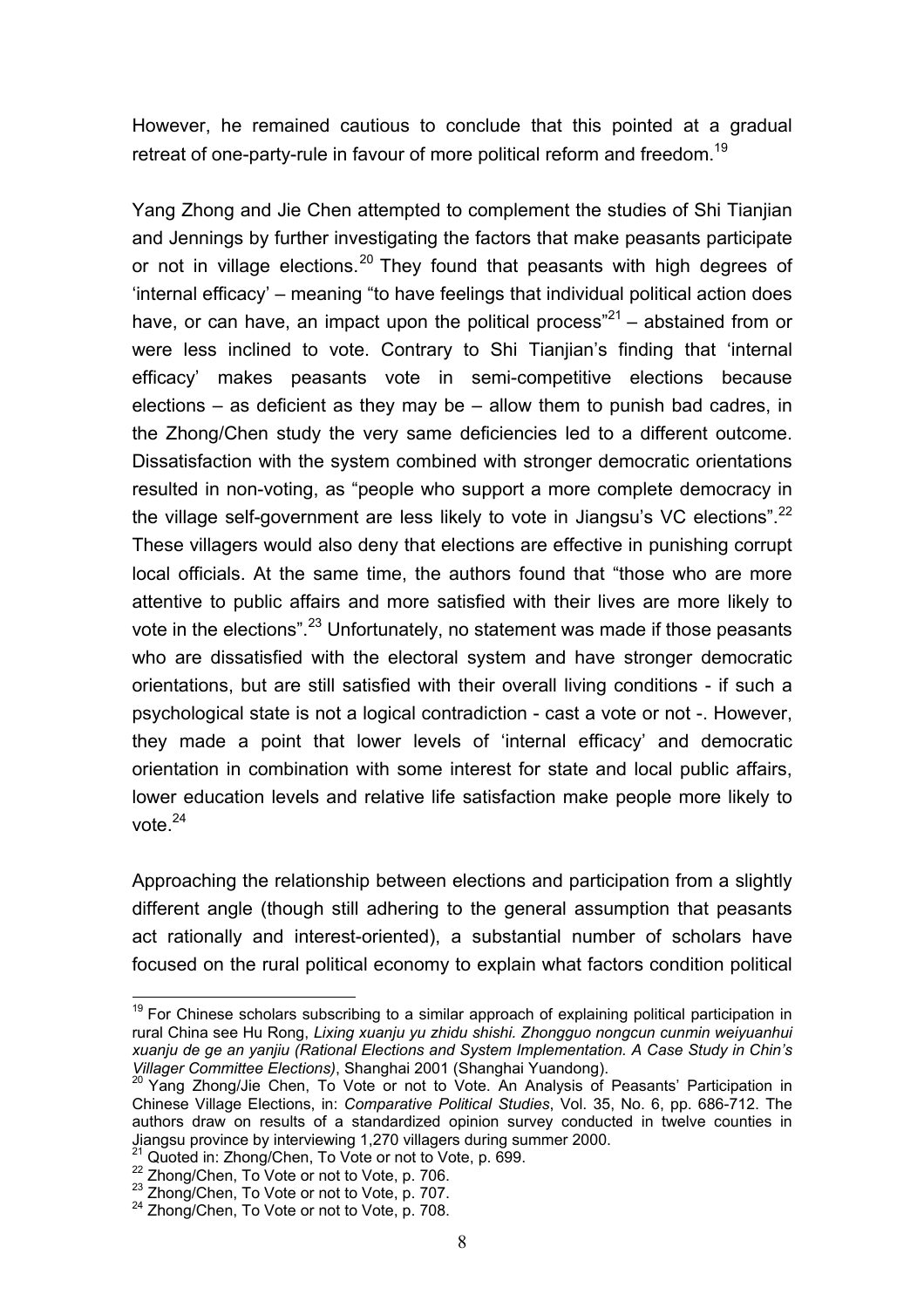participation in village elections. In this literature, participation is treated as a dependent variable of economic development and structure, revenue distribution and cadre efficiency within a village. In an often quoted article published in 1994, *Kevin O'Brien* connected the success of direct elections to the material wealth in a village or surrounding township/county. Things were going smoothly for local cadres in rich villages where the local collective economy was managed well. They could rely on a reputation among peasants to have led the village to prosperity and used the financial resources gained from the village enterprises to benefit the local population: through new investments in infrastructure and social security or by paying obligatory levies to the township government without charging the villagers. Consequently, they would actively promote the implementation of the 'Organic Law of Villager Committees' since "cadres who have brought prosperity to their villages have fewer fears of electoral defeat and greater incentive to retain their positions".<sup>25</sup> Without discussing it too much, O'Brien suggested that in these "up-tostandard" villages popular participation in elections increases (or is high) as a result of cadre efforts and public content with the overall economic and political situation in the village:

In short, in wealthy villages and villages with large collective economies, cadres and villagers both have compelling motives to accept (at least not frustrate) the institutional arrangements embodied in the Organic Law. Cadres have a large public sector to administer and to profit from (as well as reduced concern with electoral removal and humiliation) and peasants have an interest in ensuring that public funds (…) are not misused or squandered.<sup>26</sup>

At the same time, in remote areas where villages were poor or without meaningful collective enterprises, cadre spirit low and peasant-cadre relations tense, "people scoff at the incentives offered for participation, and may even demand to be paid to attend a meeting or appear only if a video is shown".<sup>27</sup> Political non-participation in these locations – brought into a typology of "paralyzed", "authoritarian" and "run-away" villages due to the different relative importance of each of the above-mentioned problems – would only be overcome by a change of mind of the villagers who

must come to believe that elections, VRAs, charters, and regulations on financial disclosure truly reduce cadre high-handedness and corruption

 $\overline{a}$ 

<sup>&</sup>lt;sup>25</sup> Kevin O'Brien, Implementing Political Reform in China's Villages, p. 47.<br><sup>26</sup> Kevin O'Brien, Implementing Political Reform in China's Villages, p. 48. The author was drawing his conclusions from observations in eight demonstration villages in Fujian.

 $^{27}$  Kevin O'Brien, Implementing Political Reform in China's Villages, p. 52.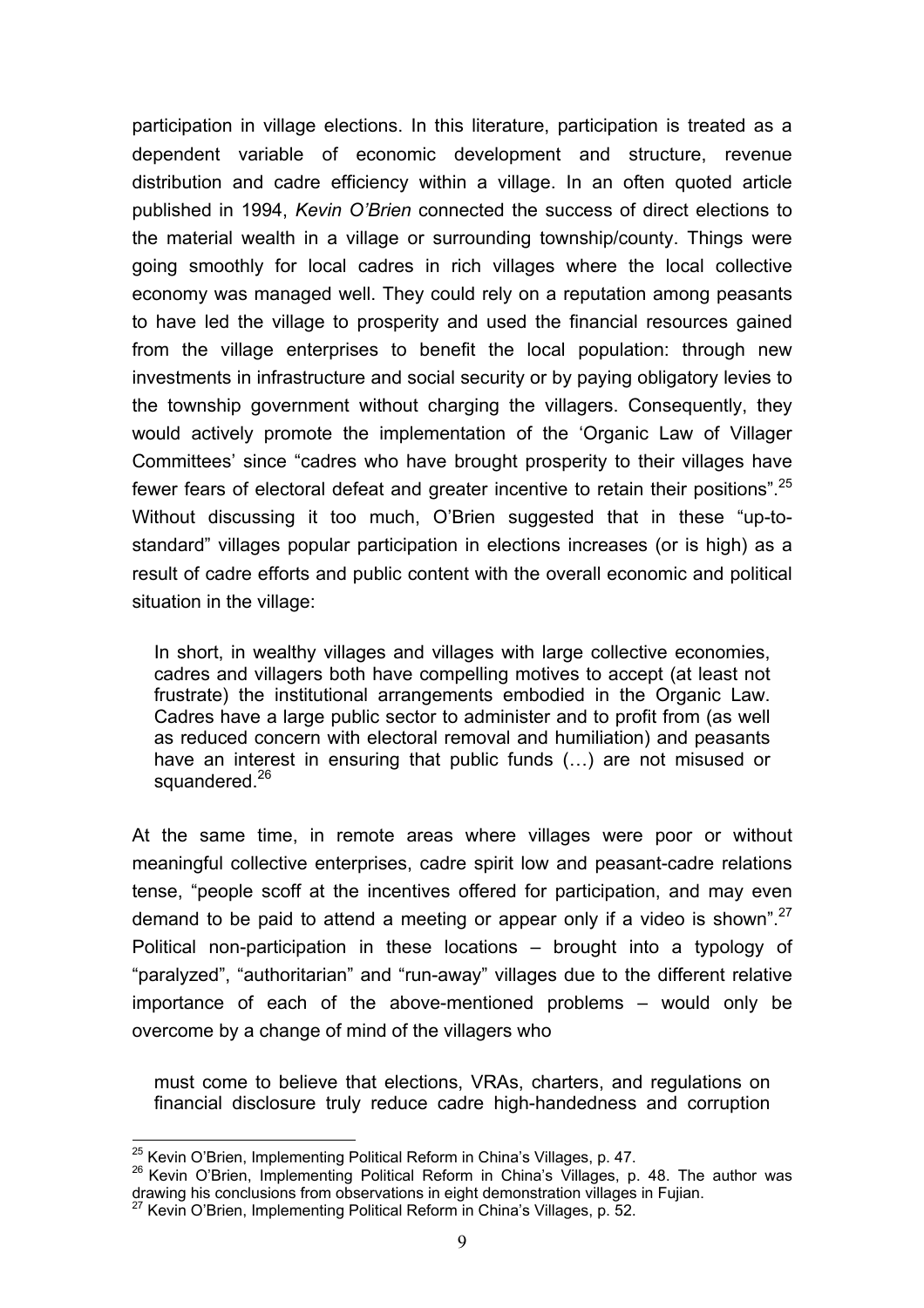and contribute to villager's prosperity and control over village revenues and expenditures. (…) Outside the singularly favourable conditions found in wealthy up-to-standard demonstration villages with a strong collective sector, this will be a tough sell.<sup>28</sup>

Other authors have questioned the "prosperity hypothesis" to explain (rising, declining or stagnant) peasant participation in village elections by the counterthesis that there is an inverse relationship between the level of economic development and meaningful political participation. In spite of touching upon participation only implicitly by discussing the relationship between economic development and electoral implementation, *Jean C. Oi* found that it was the industrially most advanced villages where political reforms were difficult to carry through. Powerful party secretaries control the local collective economy and sideline the village committees in every important decision to invest or distribute money. Whereas the introduction of direct elections makes the village head accountable to the village population, the party secretary is not in any way confined by such an arrangement.<sup>29</sup> As a matter of fact, Oi's study complements O'Briens above-mentioned typology by varying on the "authoritarian village": Prosperity can go hand in hand with obstructed or protracted electoral implementation, as party secretaries undermine the authority of elected village committees. As a consequence, they may (and intentionally do) discourage peasants to "invest" in participation, as elections turn out to be meaningless in terms of redistributing political power in the village; however, peasants might also be content with the way things are, as they profit – at least to some degree - from the village's economic gains.

*Shi Tianjian* found as well that there was no linear relationship between economic development and the likelihood of having semicompetitive elections in China's villages which would – at least indirectly – bespeak the intensity of political participation. As a matter of fact, this relationship appeared as a concave curve, meaning that "economic wealth increases the likelihood that a village will hold semi-competitive elections for people to choose their leaders,

 $\overline{a}$  $^{28}$  Kevin O'Brien, Implementing Political Reform in China's Villages, p.59. For a more recent study on the positive relationship between economic development and political participation/electoral contestation see He Baogang/Lang Youxing, *Xunzhao minzhu yu quanwei de pingheng –Zhejiang sheng cunmin xuanju jingyan yanjiu (Searching an Equilibrium between Democracy and Authority – A Study on the Experiences of Village Elections in*<br>Zhejiang Province), Wuhan (Huazhong shifan daxue) 2002.

*Zhejiang Province)*, Wuhan (Huazhong shiman daxue) 2002.<br><sup>29</sup>Oi, Jean C., Economic Development, Stability and Democratic Village Self-governance, in: Brosseau, Maurice/Pepper, Suzanne/Tsang, Shu-ki (Hg.), *China Review 1996,* Hongkong 1996, 125-144.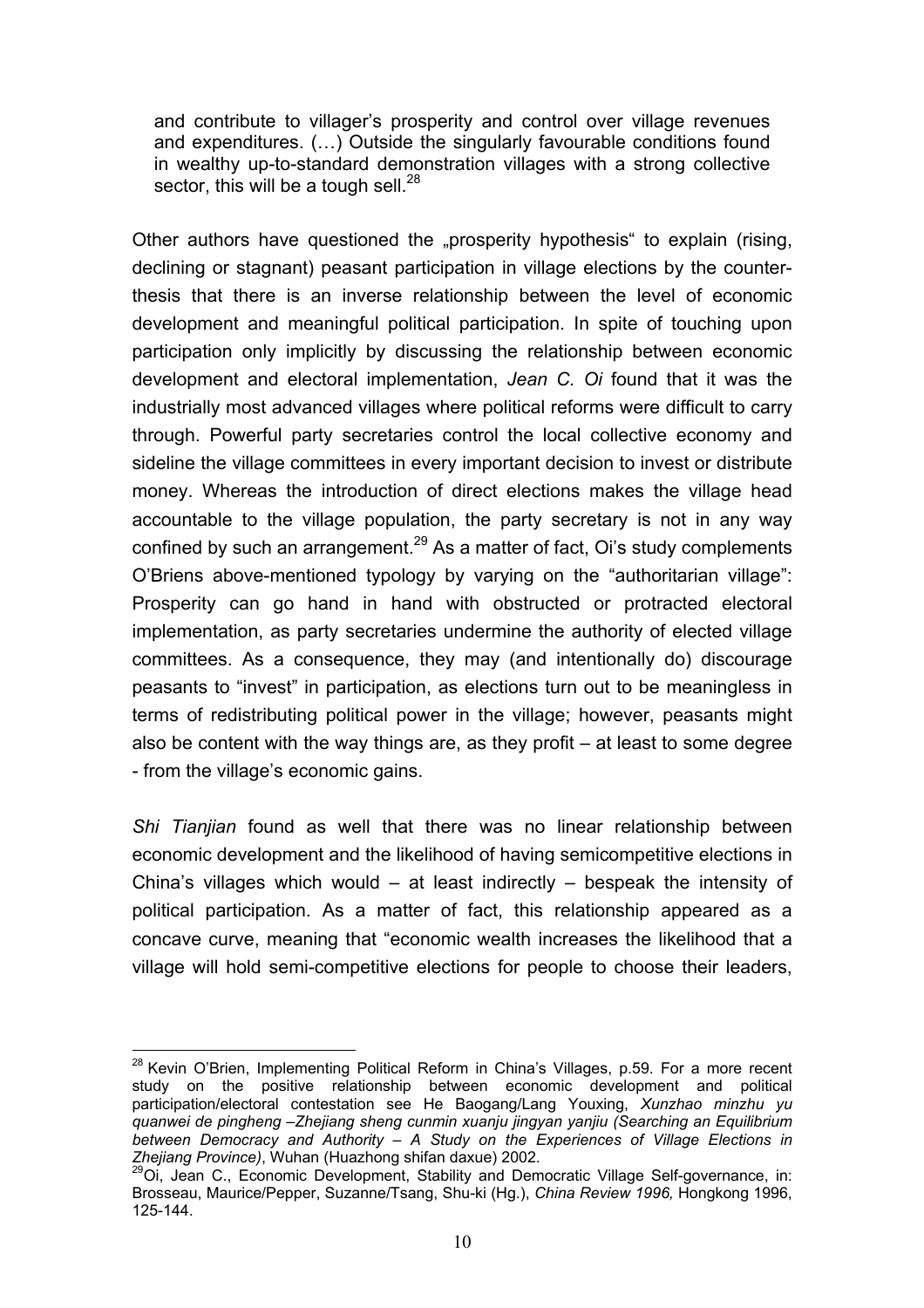but its impact diminishes as economic wealth increases".<sup>30</sup> Thus, villages in middle-developed areas seemed to be the most likely to have free and decently fair elections. The relationship of the *speed* of economic development and participation, however, turned out to be a convex curve in the author's analysis, elucidating "that a higher rate of economic develoment reduces the likelihood that Chinese villages will hold semi-competitive elections in an accelerated manner, that is, the higher the rate of economic development in a county, the less likely that elections in the villages located in that county will be semicompetitive".<sup>31</sup>

Why are middle-developed villages more receptive of semicompetitive elections than villages in other areas? Rural income in villages with medium degrees of industrialization is above the subsistence level. Peasants in these villages have to deliver cash to support the village administration (and to finance the township government) and quickly find themselves in a position of 'relative deprivation' vis-a-vis the economically more advanced villages nearby. Consequently, they are very critical of the local cadres who failed to secure and ameliorate the material well-being of the village. At the same time, the cadres face greater pressure since they lack the financial resources to "appease" the peasants and to protect their power from the danger of the direct ballot. Moreover, they cannot co-opt their superiors and sucessfully resist political change. This weak position results in the county's determination to implement the Organic Law and promote semicompetitive elections. In rich villages, however, the motivation to implement semicompetitive elections is low, as village heads and party secretaries can use the financial resources for "pacifying" demanding peasants and ambitious superiors. At the same time, the economic success of village cadres make those superiors at the township and county levels want to keep them and, thus, ready to compromise the implementation of the Organic Law.  $32$  To put Shi Tianjian's findings differently: There is an equilibrium of economic development and electoral noncompetitivity in richer villages and in poor villages, and a positive correlation between these two factors somewhere in the space between

 $\overline{a}$ 30 Shi, Tianjian, Economic Development and Village Elections in Rural China, in: *Journal of Contemporary China,* Vol. 8, No. 22, 1999, pp. 425-442 (437). In this study, the author's data came from a survey conducted from September 1993 to June 1994 by interviewing 3.287 respondents from 551 villages and urban neighborhoods chosen by a four stage PPS sampling procedure.<br><sup>31</sup> Shi Tianjian, Economic Development and Village Elections, p. 437.

<sup>&</sup>lt;sup>32</sup> To the contrary, in poor villages the peasants are totally absorbed with survival or migrate to the rich coastal provinces. They are simply not interested in political participation in their home villages. The problem of relative deprivation, therefore, is not as important as in more developed villages - even less so, as the Chinese state does not tax poor villages.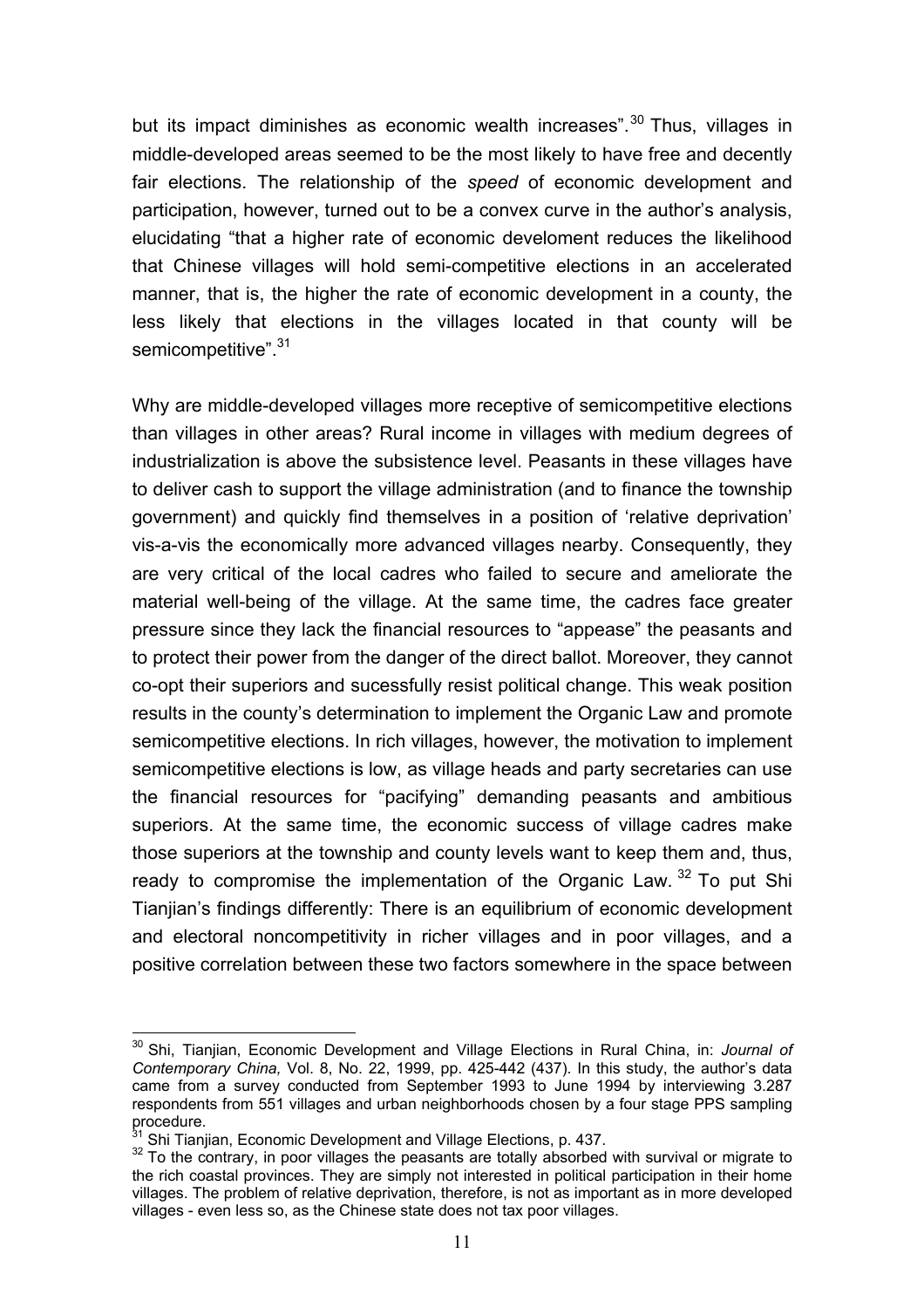which must be explained by varying opportunities for strategic actors to distribute surplus revenue.

Another study on the impact of the local political economy on village elections and participation was presented by *Jean C. Oi* und *Scott Rozelle* some years later when they focused on the power center in the villages.<sup>33</sup> Power, as the authors contended, is as much dependent on village industrialization as on the peasants' ties to the economy outside the village. Power also determines the degree of political participation, measured in terms of personal engagement in village assemblies' activities and contestation of elections. The authors came to the following results:

- Where peasant income is predominantly attached to the cultivation of the land, the degree of political participation and electoral competitivity is high because of the special importance of land issues in local politics (e.g. land distribution, irrigation and environmental protection).
- In (well-off) villages with a collectively run enterprise the competitivity of elections is lower, because village cadres are more interested in a perpetuation of their political power and, therefore, work self-confidently against the implementation of the Organic Law.
- However, the degree of competitivity rises in those villages that enjoy surplus revenues extracted from the collective economy, as economically successful cadres do not fear elections but consider them as useful amplifiers of their political legitimacy. Also, peasants can more easily be bought off by reducing fees and levies, and by offering them jobs in the village-owned enterprises so that no cadre must fear electoral defeat.
- In villages with a high percentage of migrants, political participation is declining as migrants are mostly absent and lose interest in direct elections taking place in their respective villages. Therefore, the higher the degree of a village's integration into the external economy, the lower the degree of local political participation.
- Finally, the more self-employed people live in a village, the higher the contestation of local elections. Private entrepreneurs - especially those without party membership – apparently used village elections as a means to defend their interests against the cadre bureaucracy.

 $\overline{a}$ <sup>33</sup>Oi, Jean C./Rozelle, Scott, Elections and Power: The Locus of Decision-Making in Chinese Villages, in: *China Quarterly,* No. 162, June 2000, pp. 513-539. The study is mainly based on survey data collected in 1996 in 32 villages of eight counties in each of seven provinces: Zhejiang, Sichuan, Hubei, Shaanxi, Shandong, Hebei, Liaoning.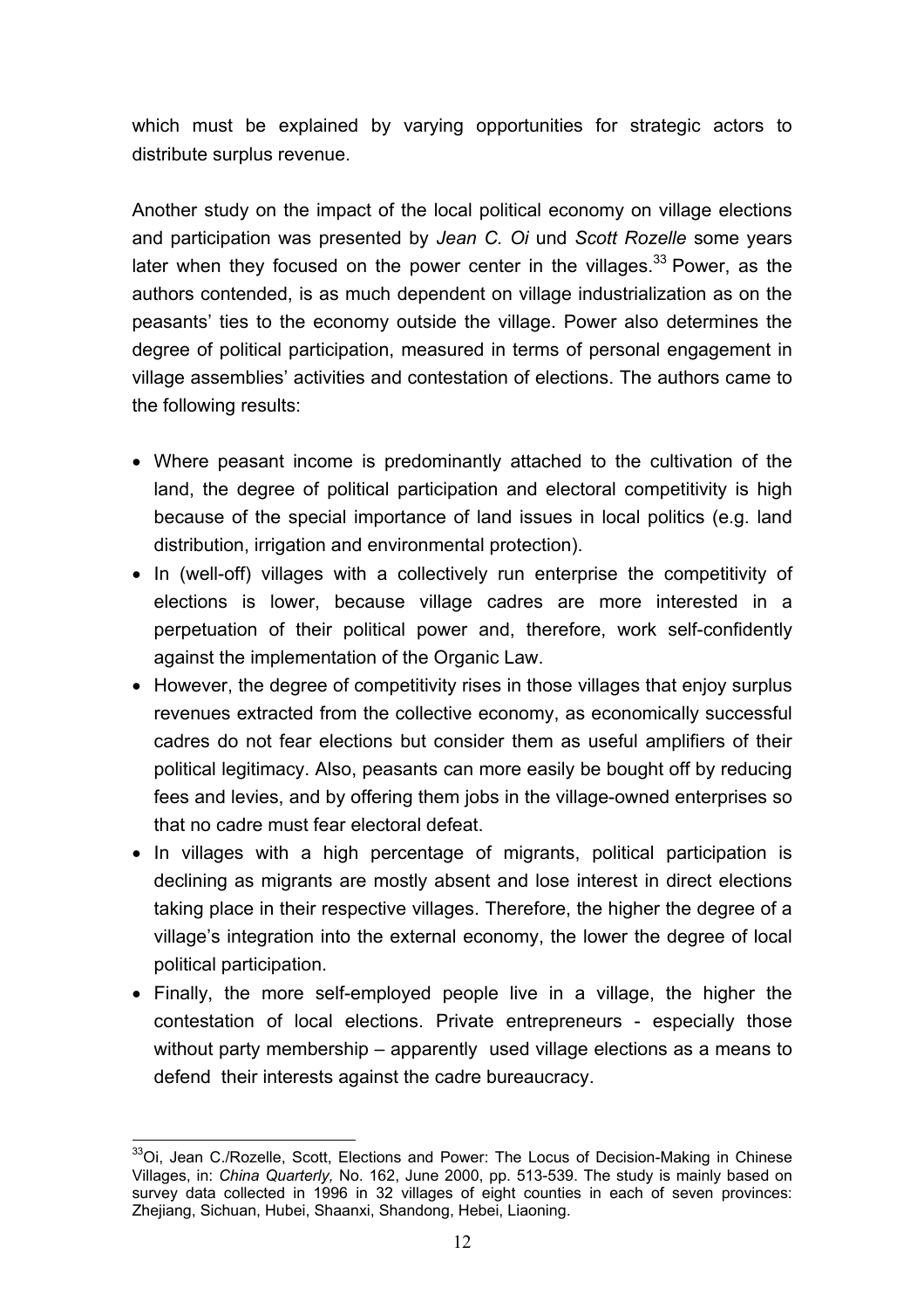Most importantly, Oi/Rozelle confirmed Amy Epstein's <sup>34</sup> and Shi Tianjian's earlier studies reporting a curvilinear relationship between village income and political participation: The probability of competitive elections rises with growing income, but at a decreasing rate. At one point, electoral contestation then starts to fall while village incomes were still growing.<sup>35</sup> Once again, this suggested a negative relationship between the development of rural income and political participation, making the authors step back from any optimist prognosis of future democratization in China. However, they suggested that local leaders might be encouraged to promote political participation in the long run, as they find elections not to be to the detriment of their interests.<sup>36</sup>

The discouragement and/or irrelevance of political participation in well-off villages and their political-economic explanation has been further highlighted in a more recent study by *Richard Levy*. 37 His empirical research in Guangdong province – producing results pretty much in accordance with our own field work in Shenzhen Special Economic Zone – has pointed at a rising trend of corporized political and economic control in China's richer and urbanized villages. Although there is an influential discourse on village elections going on in the province extending down to the local level, it does not translate into democratic supervision of the party branches and influential village cadres. On the contrary, powerful networks of local elites – including established party officials, clan leaders and new entrepreneurs – highjack the electoral process and detach the elected village committees from the centers of political power. This works by successful "engineering" of election regulations and technicalities, and by concentrating the management of the village economy (asset companies and village development corporations administering abundant productive or rental income) in the hands of the village party branch. As a matter of fact, Guangdong leaders were very suspicious of village elections, fearing that this reform would complicate local politics and slow down economic growth. At the same time, villagers were – and still are - content with enjoying their fair share of the village revenues, live off their rents, and did not demand more

 $\overline{a}$ 

 $34$  Amy Epstein, Village Elections in China: experimenting with democracy, in: Joint Economic Committee, Congress of the United States (ed.), *China's Economic Future*, Armonk/N.Y. (M.E. Sharpe) 1997.<br><sup>35</sup> Oi/Rozelle. Elections and Power, p. 537.

<sup>&</sup>lt;sup>36</sup> Oi/Rozelle, Elections and Power, p. 539.<br><sup>37</sup> Richard Levy, The Village Self-Government Movement: Elections, Democracy, the Party, and Anticorruption – Developments in Guangdong, in: *China Information*, Vol. XVII, No. 1, 2003, pp. 28-65. The study is based on more than sixty formal and informal interviews with party officials at higher levels, local cadres, and researchers of village elections in Guangdong conducted in October 2001 and March 2002.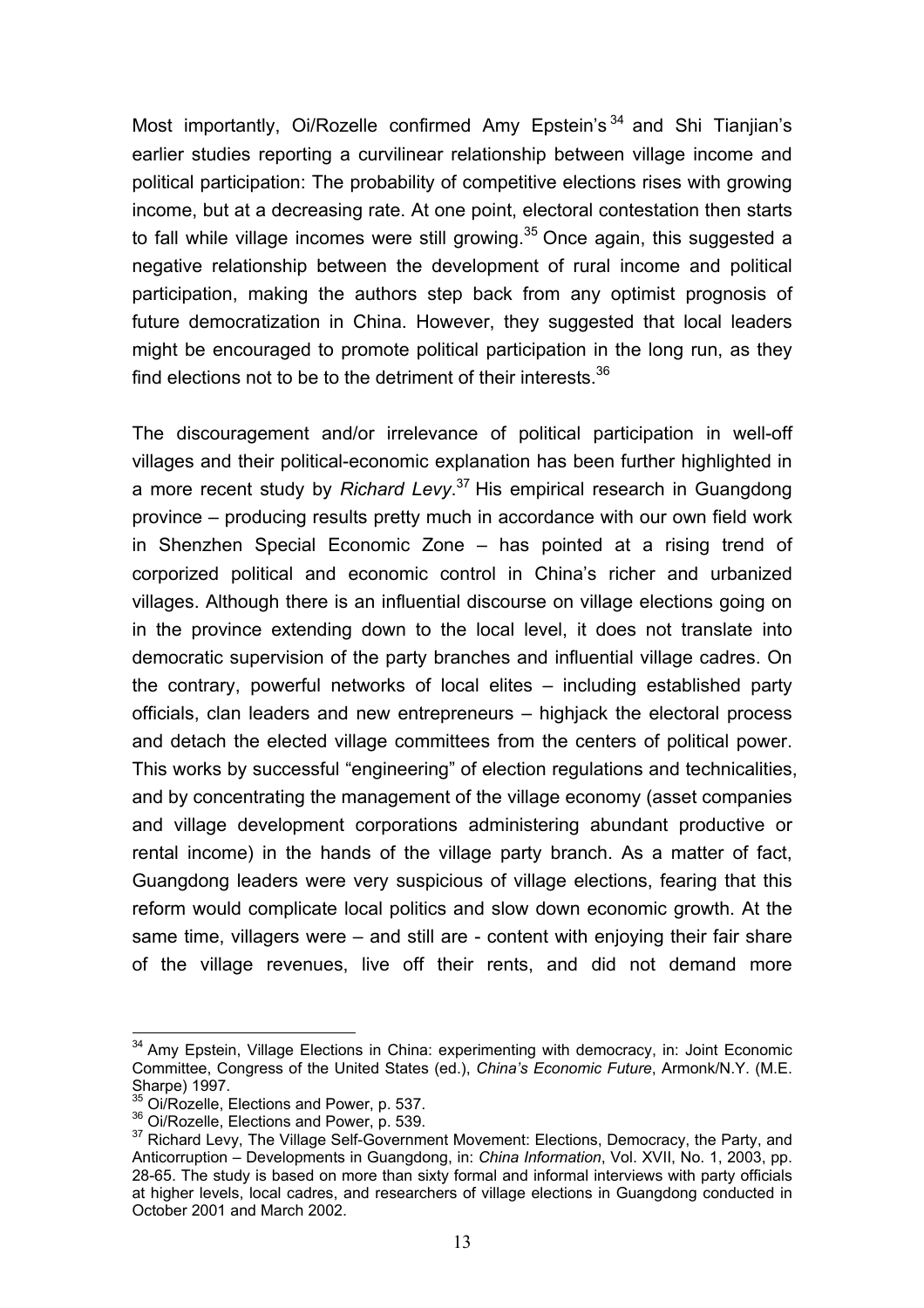supervision over the local 'cadre connection'. This can go so far that, as Levy pointed out,

Villagers in numerous wealthy villages in Guangdong tend to denigrate villager self-government as something appropriate for poor villages while favoring management by the elite (*jinging guanli*) or, as it is referred to by other Chinese analysts, elite democracy or elected autocracy, for themselves  $38$ 

In other well-off places like Shenzhen, villagers may insist and truly believe that their elections are meaningful, but they would still be isolated from the power centers in the village because of the party's dominance over the nomination of candiates and, consequently, the lack of a meaningful choice. Grassroots democracy (or villager self-government) is only "played on stage" but not practiced as a means of curbing corruption and instilling new transparency in the local decision-making process. For Levy and others (including this author), it is not discernible at this stage if the detachment of village elections from local cadre power can be overcome in the nearer future, as the "corporization" of the villages continues and the village communities in well-off places like southern Guandong become decomposed by ongoing urbanization and class stratification - particularly between villagers and the huge mass of migrant workers.

Clearly, political participation has been mainly measured by both Western and Chinese scholars in terms of electoral contestation and/or the existence of semicompetitive elections while being explained by systemic (or structural) features of the local political economy on the one hand and growing rationalist behaviour on the part of the peasants on the other. These approaches have recently been questioned by Qinghua University's Tong Zhihui who claims that they are insufficient to grasp what political participation is essentially about in rural China.<sup>39</sup> Most importantly for this author, the understanding of peasant participation in village elections and politics is misled by the notions of individual autonomy and expedient rationality (as of competitive democracy). These concepts ignore the embeddeness of all peasants in a complex structure of village relations and values which he terms *shehui guanlian* or 'social

<sup>&</sup>lt;sup>38</sup> Richard Levy, The Villager Self-Government Movement, p. 45.

<sup>&</sup>lt;sup>39</sup> Tong Zhihui, *Xuanju shijian yu cunzhuang zhengzhi (Election Events and Village Politics),* Beijing (Zhongguo shehui kexue) 2004. Tong belongs to a cohort of renowned younger Chinese scholars who have done extensive comparative field work in recent years on village elections and are rather critical of Western research on the subject.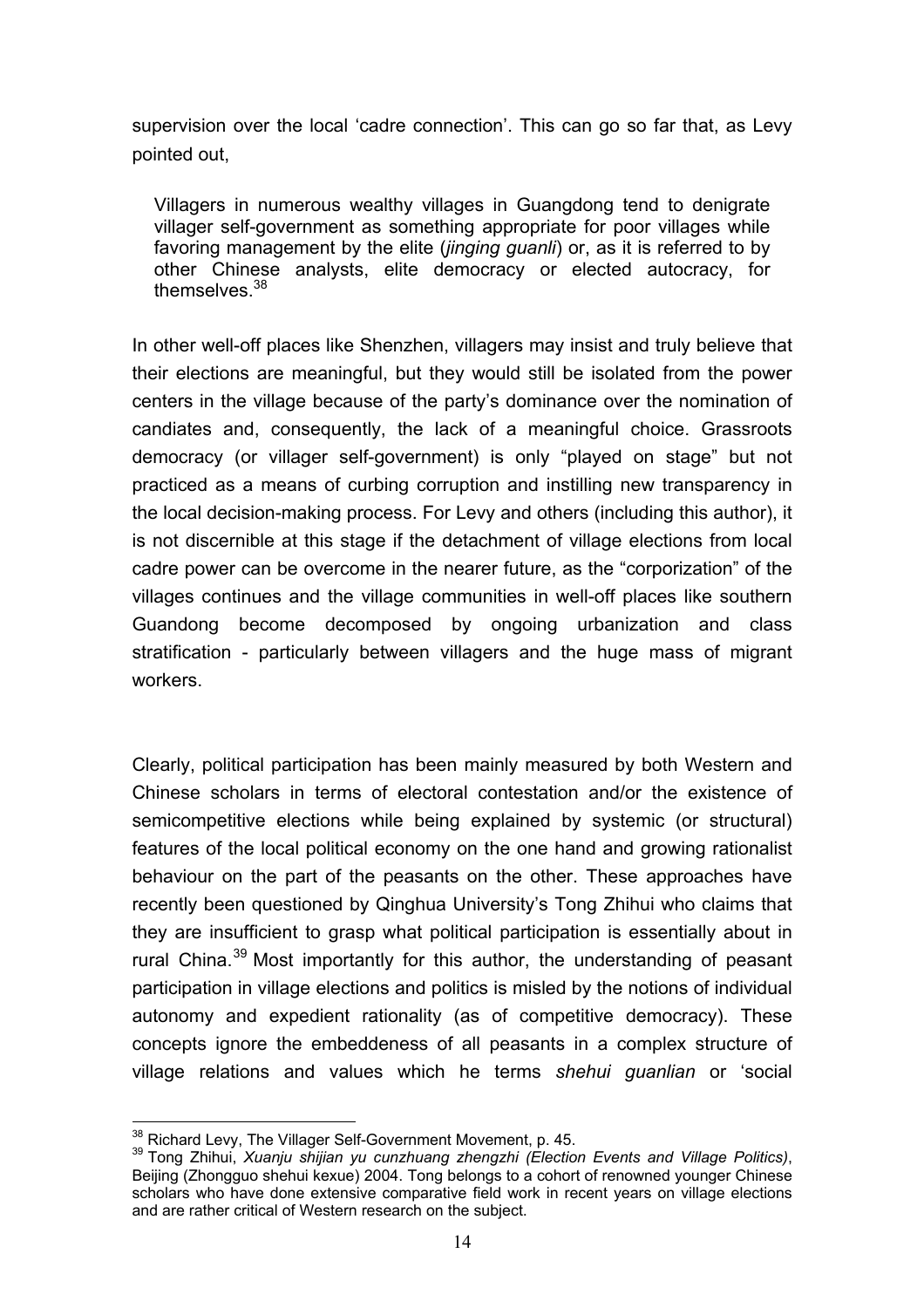interconnectedness'. Political participation aims at upholding *shehui guanlian* and must be analysed (and valued) along its internal (normative and functional) logic. Peasants participate autonomously in the sense that they subject their ballot intentionally to the requirements of maintaining *shehui guanlian* within the village. 'Social interconnectedness', for its part, is generated by the personal relations between peasants and village elites operating on the basis of traditional clan structures. These have been "modernized" in terms of outward appearance, as clans (*jiazu*) or cliques (*paixing*) have now turned into "system elites" (*tizhi jingying*) maintaining close relations with their clientele, i.e. the electorate.<sup>40</sup> However, they have kept their functional and normative value and legitimacy in village life. Hence, political participation and political awareness in rural China can only be understood by properly facturing in the political culture of contemporary village organization. Both are shaped by empowered peasants who would use (and understand) their right to vote as a means to make sure that elected leaders maintain the entire network of personal relations and the sense of collective identity which are critical for the well-being of the village. Consequently, political participation in China must be understood differently from (Western) mainstream explanations concentrating on individual interestseeking or rationalist behaviour; it is socially contextualized, the object of a strongly-bounded rationality at best.<sup>41</sup>

# III. Elections, political contention and citizenship

A few scholars, most prominently *Li Lianjiang* and *Kevin O'Brien*, have discussed the relationship between political participation (as collective action) and the possible rise of the peasant citizen. Their studies highlighted "rulebased resistance" by peasants, a growing institutionalization of political contention, and an informal alliance between the center and the villages to

 $\overline{a}$ 40 The author differentiates between "collective social interconnectedness" (*jiti shehui guanlian*) and "group social interconnectedness" (*qunti shehui guanlian*), with the first type focusing primarily on economic relations between village elites and peasants, and the second type emphasizing relations based on charismatic aspects of political leadership.

 $41$  As a researcher, Tong Zhihui is mainly interested in how political participation influences a village's *shehui guanlian* and, vice versa, how it is conditioned by the latter. This leaves open the question if he does support village elections or not. Only in the final section of his book, the author states briefly that village democracy (as democratic policies, democratic administration and democratic control) *should* contribute to the consolidation and strengthening of "social interconnectedness". Obviously, Tong does take elections as a given fact and advices policymakers and scholars to look more at their consequences for village coherence – spelled out as *shehui guanlian* - when assessing their value and expediency (see p. 292). However, it is obviously more important to the author to rehabilitate the role of clans and traditional networks in village elections and politics so negatively judged by most scholars in the field.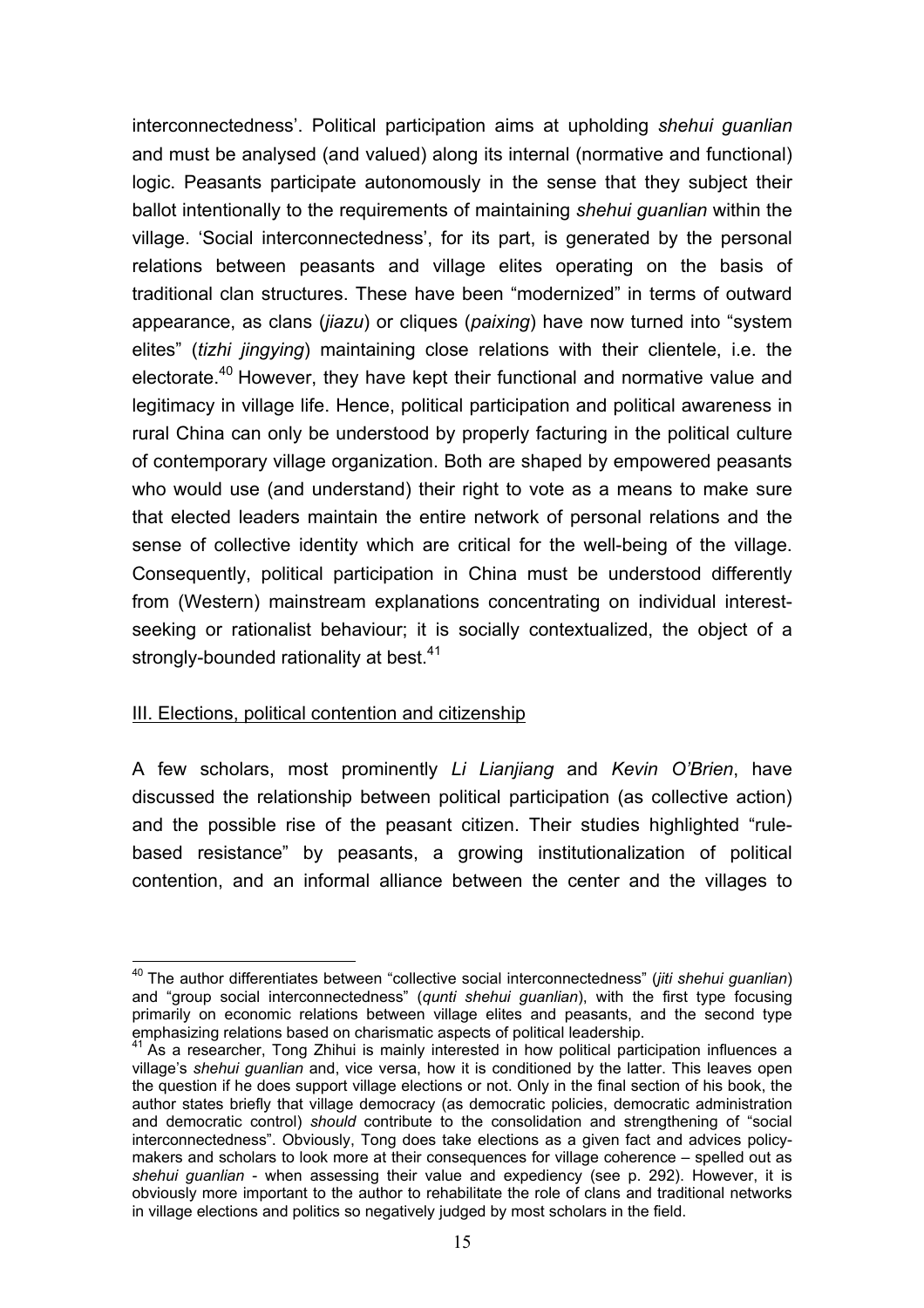discipline local cadres, most notably at the township and county levels.<sup>42</sup> The concept of rule-based (or "rightful") resistance has gained particular attention in recent years among both Western and Chinese scholars. Central to this approach is the question, if institutionalized political participation through village elections gradually makes the Chinese *citizen* who begins to conceive of the direct ballot as a fundamental right to be claimed uncompromisingly against the state. In O'Brien's definition "rightful resistance"

is a form of popular contention that (1) operates near the boundary of an authoritarian channel, (2) employs the rhetoric and commitments of the powerful to curb political or economic power, and (3) hinges on locating and exploiting divisions among the powerful. In particular, rightful resistance entails the innovated use of laws, policies, and other officially promoted values to defy 'disloyal' political and economic elites; it is a kind of partially sanctioned resistance that uses influential advocates and recognized principles to apply pressure on those in power who have failed to live up to some professed ideal or who have not implemented some beneficial measure. (…) Rightful resistance is thus a product of state building and of opportunities created by the spread of participatory ideologies and patterns of rule rooted in notions of equality, rights, and rule of law. It derives as much from the 'great tradition' of the powerful as from the 'little tradition' of the powerless, and is a sign of growing rights consciousness and a more contractual approach to political life.<sup>43</sup>

As O'Brien observed, quasi-contractual thinking and "rights talk" is becoming ever more widespread in China's countryside as villagers resist illegal cadre policies or rigged village elections. They appeal to elites, often at higher levels, to respect central policies (the Law) and acknowledge their claims as just. At the same time, these villagers are completely aware that they will only be successful if their resistance can exploit elite differences and fractions. They don't believe in the power of the Law *per se*, but in the legitimacy that it bestows on political action. Rightful resistance, therefore, makes use of a language that can hardly be ignored by those in power, if they want to sustain a layer of democratic legitimacy on their authoritarian rule. If successful, rightful resistance can evolve into stronger contractual thinking and finally bring about a strict stance among peasants that rights cannot be subjected to political

 $\overline{a}$ 

 $42$  See e.g. Kevin O'Brien/Li Lianiiang. The Politics of Lodging Complaints in Rural China, in: *China Quarterly*, No. 143, September 1995, pp. 756-783; Kevin O'Brien, Rightful Resistance, in: *World Politics*, Vol. 49, October 1996, pp. 31-55; Li Lianjiang/Kevin O'Brien, Villagers and Popular Resistance in Contemporary China, in: *Modern China*, Vol. 22, No. 1, January 1996, pp. 28-61; Li Lianjiang, Elections and Popular Resistance in Rural China, in: *China Information*, Vol. XV, No. 2, 2001, pp. 1-19; Li Lianjiang, Political Trust in Rural China, in: *Modern China*, Vol. 30, No. 2, 2004, pp. 228-258; Kevin O'Brien/Li Lianjiang, Popular Contention and Its Impact in Rural China, in: *Comparative Political Studies* (forthcoming). For Chinese studies discussion peasant (proto-)citizenship see e.g.

 $43$  Kevin O'Brien, Rightful Resistance, pp. 33, 34.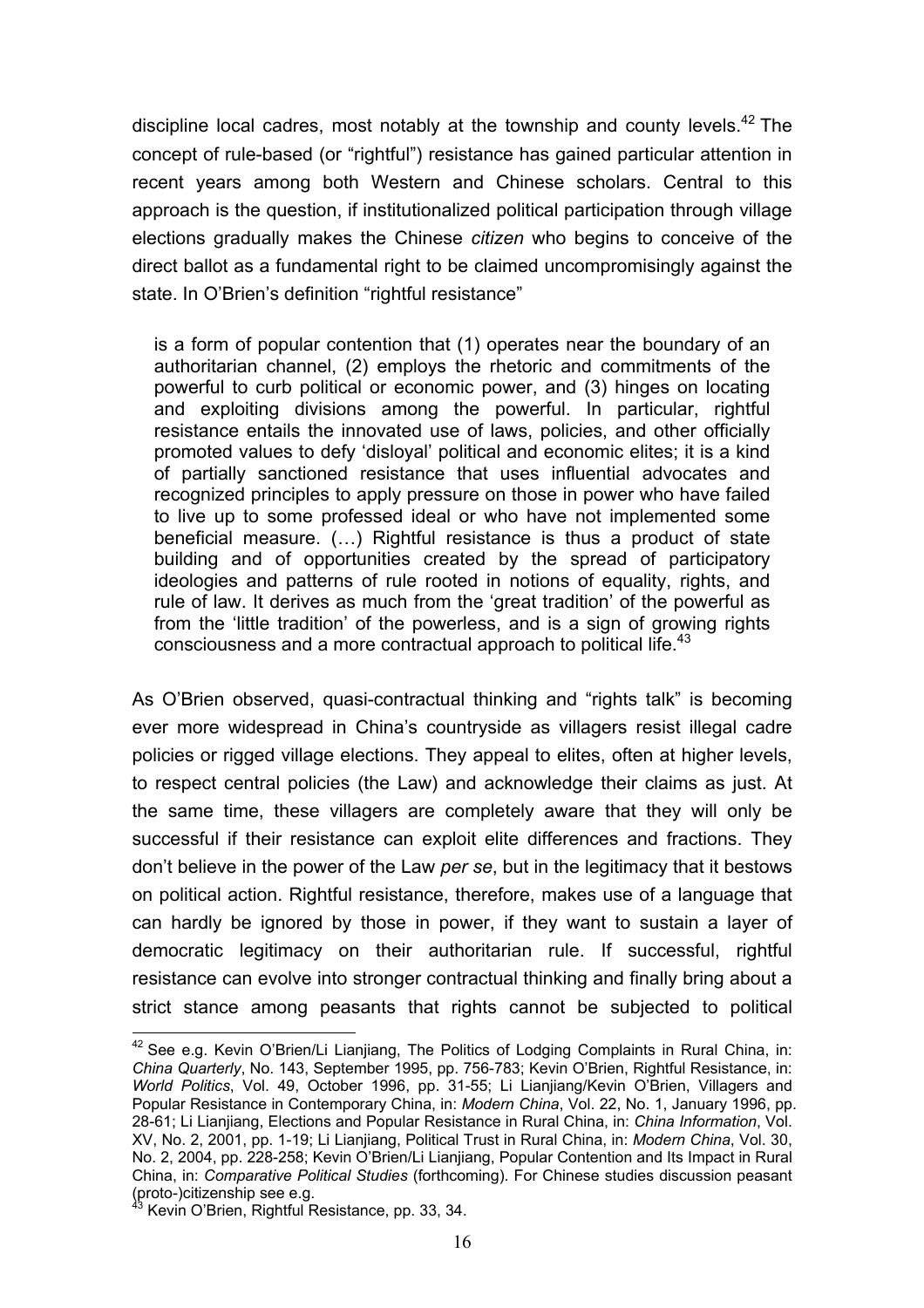opportunity and that all power is reined in by the Law. If that happens, however, the peasant citizen has emerged on scene.

Behind this conceptual background, Li/O'Brien produced an often-cited typology by distinguishing between 'compliant villagers' (*shunmin*), 'recalcitrants' (*dingzhihu*) and 'policy-based resisters' (*diaomin*) in contemporary rural China.<sup>44</sup> The third group consists of those peasants who proactively engage in local politics by appealing to valid laws and regulations, party guidelines and official slogans in order to defend their interests against village and township cadres. These peasants stay within the existing boundaries of legitimate political action but play its rules and norms strategically against the local cadres, invoking a contractual relationship that allows them to obey just in case the other side honors the contract, too:

Policy-based resisters seem to view taxes, fees, and other demands in terms of exchanges that imply mutual obligations. They see their relationship with cadres partly in terms of enforceable contracts and fulfill their responsibilities so long as rural cadres treat them as equals and deliver on promises made by officals at higher levels. <sup>45</sup>

For Li/O'Brien this behaviour gives evidence of a growing aspiration among villagers to transform contested claims into rights that would not only be claimed against local cadres but, in the long run, against the whole system. Quite important for this assumption is the observation that righful resistance is not limited to individual behaviour, but ever more frequently accompanied by collective action (street demonstrations, beleaguering of township governments, submission of petitions etc.) of dozens if not hundreds of peasants. For the time being, though, 'policy-based resisters' still act opportunistically in what might be called a 'zone of implementation' rather than legitimately in a defined 'zone of immunity'", <sup>46</sup> which would put their claims on unassailable moral *and* legal grounds. They do not appeal to objective rights enjoyed by a genuine citizen and recognized by a constitutional state. Thus, 'policy-based resisters' are "occupying an intermediate position between subjects and citizens".<sup>47</sup> However, as Li/O'Brien conclude, their political commitment may point at "early stirrings of rights consciousess in the Chinese countryside" which "may eventually help make rights real.<sup>48</sup>

 $\overline{a}$ 

<sup>&</sup>lt;sup>44</sup>Li/O'Brien, Villagers and Popular Resistance in Contemporary China.<br><sup>45</sup> Li/O'Brien, Villagers and Popular Resistance in Contemporary China, p. 42.<br><sup>46</sup> Li/O'Brien, Villagers and Popular Resistance in Contemporary Chi

<sup>48</sup> Li/O'Brien, Villagers and Popular Resistance in Contemporary China, p. 55.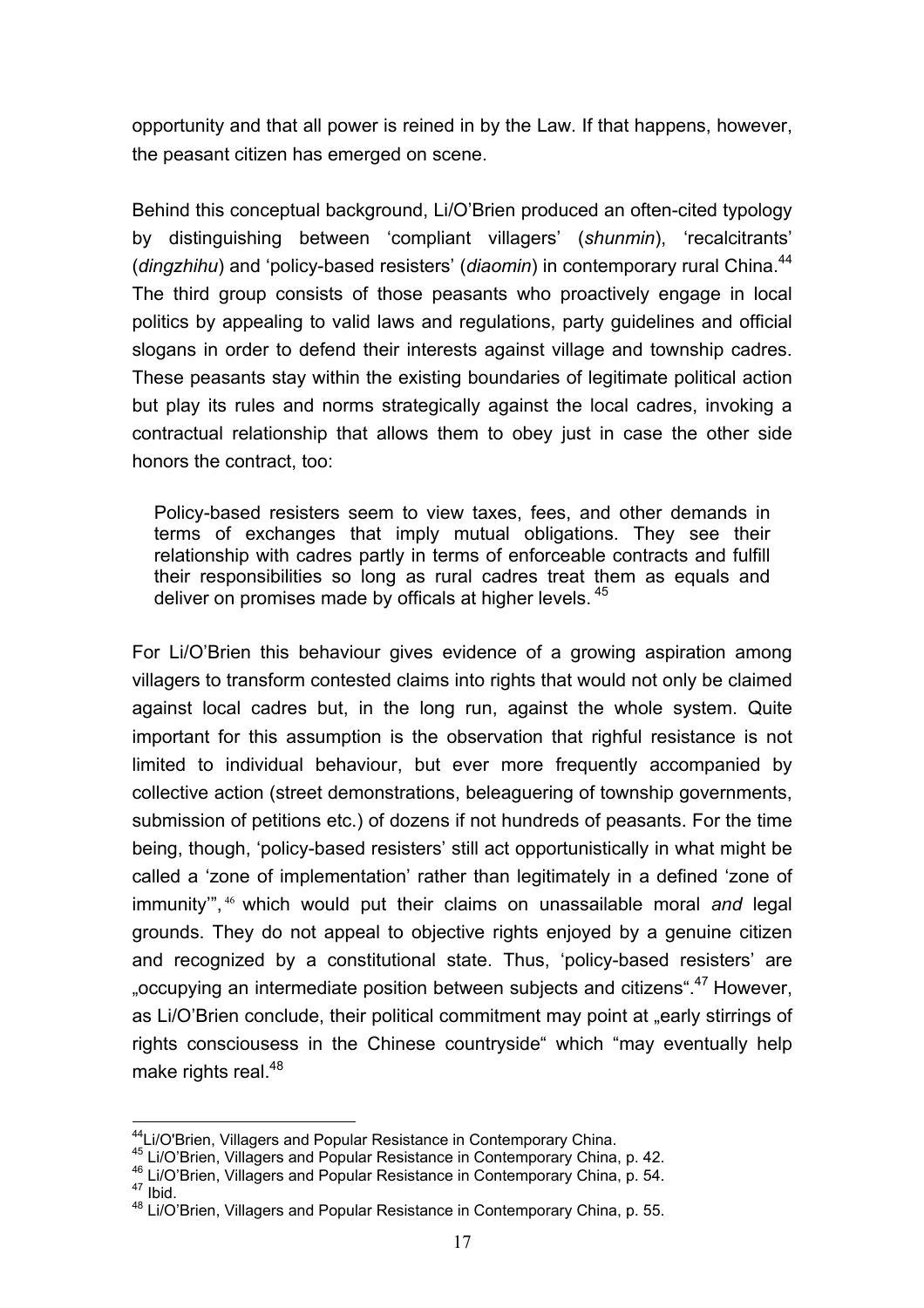In a more recent study, *Li Lianjiang* investigated the relationship between resistance and participation empirically by drawing on a survey conducted in 25 provinces, showing that free and fair elections enhance political participation, here defined as the "villagers' desire to appeal to village cadres when they find that the township has made decisions that contravene central policies". <sup>49</sup> It became clear that there is a direct relationship between the assessment by peasants of elections being democratic and their willingness to demand political action from elected village cadres. The author then confronted the voters' subjective views with an analysis of the electoral process by "objective" criteria, stating a significant correlation between 'contacting' and the procedural quality of elections: The more rule-based and "cleaner" elections are, the greater the willingess to contact elected cadres. The same was true for the voters' assessment of cadre performance, an additional indicator for appealing: The more positive achievements were attributed to them, the more they were contacted. Contacting, for its part, was accompanied by certain expectations which peasants took to their cadres, "most notably, that elected cadres should represent and defend their constituents".<sup>50</sup> Consequently, township officials are now often in rough waters when village leaders oppose them on behalf of their electorate. As some of them attempt to circumvent this resistance with the help of local party secretaries, even fiercer confrontation between villages and townships may be the result. Therefore, township officials in various parts of China have demanded direct elections at this level, too, "thus allowing the township to 'pass the buck' up yet one level"<sup>51</sup> and get out of their "sandwich position" between villages and counties. The important insight of Li Lianjiangs empirical observations was the increasing willingness of peasants to participate in terms of systematically appealing to cadres and make them resist to unliked policies coming from above. This leads directly to the question, if peasants might soon leave the above-mentioned *zone of implementation* to call for a legally protected *zone of immunity* based on "objective" citizenship rights and rights awareness.

The possibility of *political* (as distinguished from *social* and *civil*) - citizenship in contemporary China came to be discussed systematically by Kevin O'Brien who was particularly interested in qualifying the demonstrative use of a language of rights – certainly another variant of political participation - used by peasants in denouncing improper elections. Political citizenship, according to the author,

 $\overline{a}$ 

<sup>&</sup>lt;sup>49</sup> Li Lianjiang, Elections and Popular Resistance in Rural China, p. 3.<br><sup>50</sup> Li Lianjiang, Elections and Popular Resistance in Rural China, p. 14.<br><sup>51</sup> Li Lianjiang, Elections and Popular Resistance in Rural China, p. 19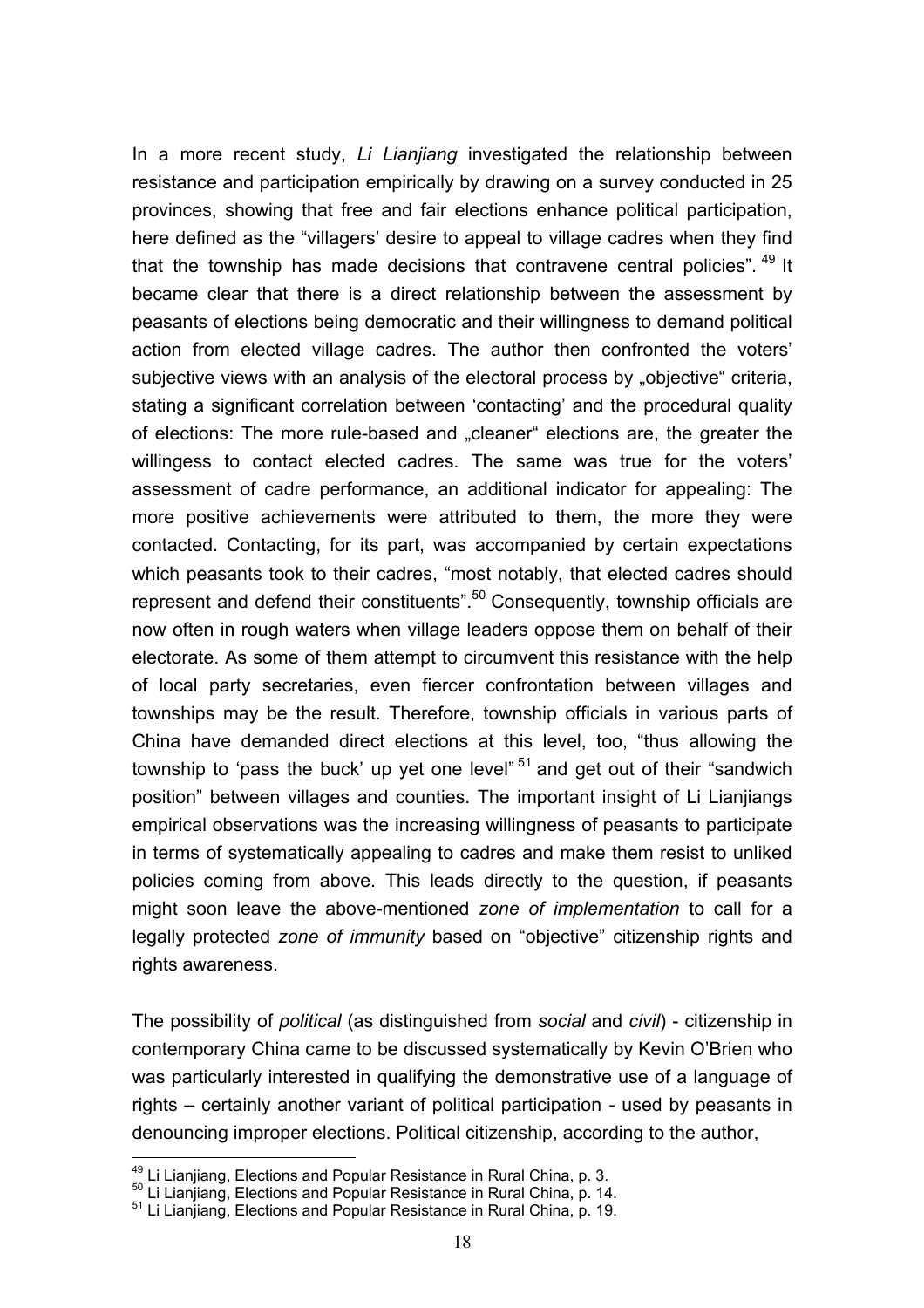is associated with the right to participate in the exercise of power. It guarantees a person a place in the polity. In modern times, the sine qua non of political citizenship has become the right to elect state leaders – in the executive, in national parliaments, and in local councils.<sup>52</sup>

More precisely, O'Brien asked to what extent Chinese peasants considered the possibility to vote in village elections as their right in terms of political (and civil) citizenship. Objectively spoken, citizenship does not exist nationally as most elections in the PRC – including those direct elections for people's congresses at the township and county levels - are not free, fair and equal. Moreover, his careful analysis of the state of village elections does present a very mixed picture concerning the realization of "local citizenship" of Chinese peasants. In the sense of factual rights enjoyed by villagers, O'Brien confirmed that they cannot be called citizens. However, seen from the bottom as a result of pressure and a process of "painstaking extraction of concessions"<sup>53</sup> from the authorities, peasant citizenship may indeed be observed in rural China:

In this regard, political citizenship involves adjustments in psychological orientation: in particular, it involves changes in one's awareness of politics, sense of efficacy, and feelings toward government. It implies a willingness to question authority and suggests that people view their relationship with the state as reciprocal. It entails a readiness to enter into conflicts with the powerful and a certain assertiveness in articulating one's interests.<sup>54</sup>

Resistance to rigged elections and cadre misbehaviour have manifested a language of rights on the part of peasants which, according to O'Brien "invokes a contractual logic borrowed from their economic life to demand that protections they have been guaranteed are respected".<sup>55</sup> Sound elections are considered an entitlement promised by the state that peasants insist on, which makes them act "like citizens before they are citizens".<sup>56</sup> Both the right to vote and active resistance has shifted them into an intermediate position between subject and citizens: They wouldn't yet claim to have inalienable rights against the state, but insist that the state must honor its promises and obligations vis-à-vis the peasants by respecting their law-based claims. If this strategy works, concludes O'Brien, it may bring about "a more complete citizenship"<sup>57</sup> in the countryside. most problably indicating the rise of the peasant citizen who would leave the

 $\overline{a}$ 

<sup>&</sup>lt;sup>52</sup> Kevin O'Brien, Villagers, Elections, and Citizenship in Contemporary China, p. 411.<br><sup>53</sup> Kevin O'Brien, Villagers, Elections, and Citizenship in Contemporary China, p. 423.<br><sup>54</sup> Ibid.

 $55$  Kevin O'Brien, Villagers, Elections, and Citizenship in Contemporary China, p. 425.  $56$  Ibid.

<sup>&</sup>lt;sup>57</sup> Kevin O'Brien, Villagers, Elections, and Citizenship in Contemporary China, p. 426.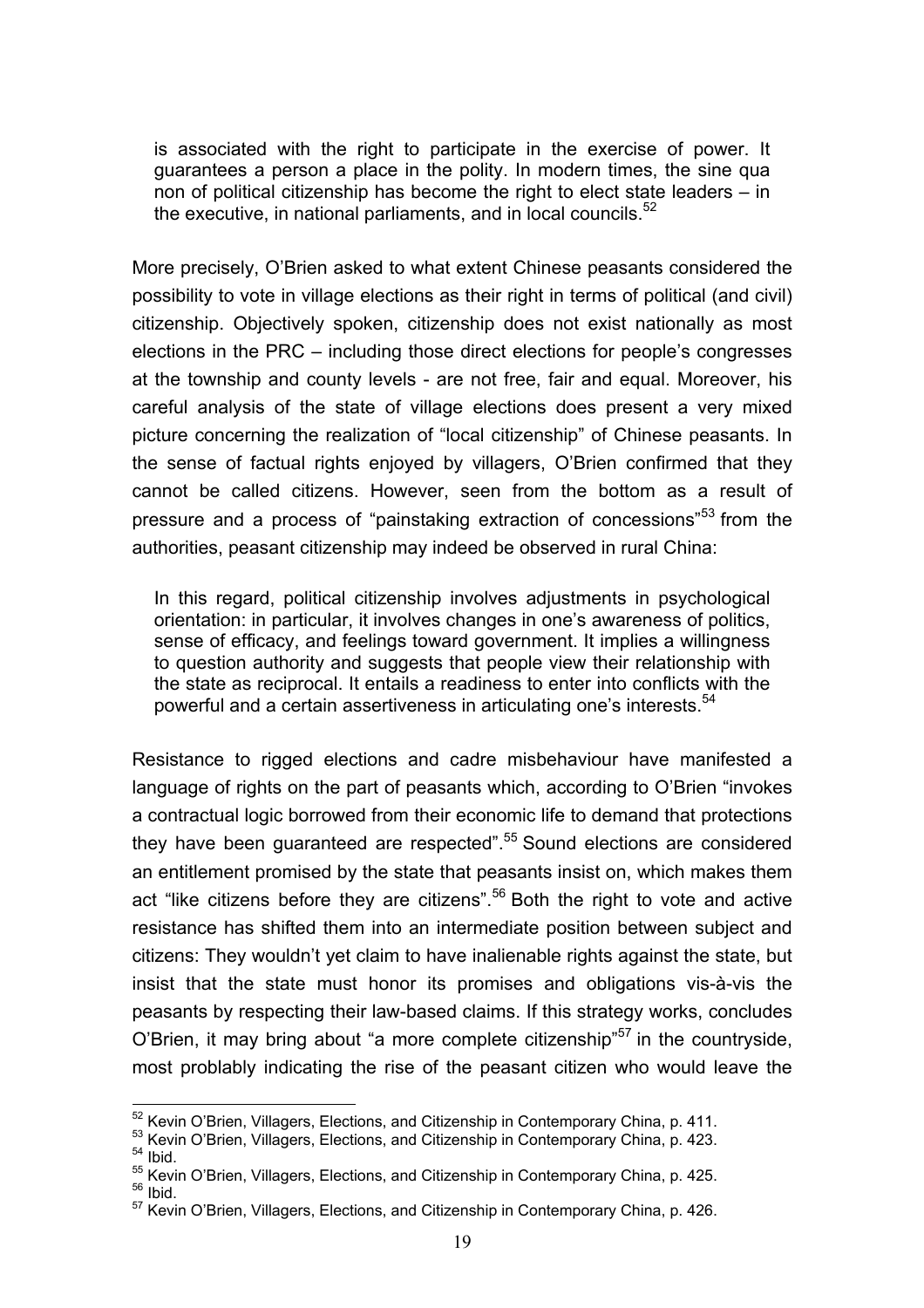locality both psychologically and geographically to strive with others for his/her constitutional right to unconditioned political participation.

This probability is further substantiated from a different angle in a forthcoming study by O'Brien and Li which primarily turns to the effects of political contention in rural China on local policy implementation and peasant awareness, but also puts light on the development of peasant collective action leading "villagers to reconsider their relationship to authority, while posing new questions, encouraging innovative tactics, and spurring thoughts about political change".<sup>58</sup> *Collective action*, therefore, drives forward not only a dynamic institutionalization of (ever more) activism, but also entails the formation of a *collective identity* among peasants who share a feeling of dignity in their common efforts to resist improper or illegal cadre behaviour. O'Brien/Li report on "activist carreers" and "complainant villages" (*shangfang cun*), open calls for "peasant associations" (*nonghui*) and drafts for corresponding legal regulation initiated by villagers, public donations for activists, and the emergence of a "culture of protest" with activists being recognized as "public figures who derive their power from acting in the name of the Center and their moral authority from taking personal risks for the benefit of other villagers". Once again, peasants appear as "proto-citizens" – people who act like citizens before they actually have acquired that status. For Hunan province at least, O'Brien/Li state that activists have begun to ground their claims on constitutional principles, such as popular sovereignty and the rule of law, and therefore are ready to leave the "zone of policy implementation" to step over to the "zone of immunity". Thus, the peasant citizen is clearly in the making.

# IV. Elections and regime legitimacy

Are village elections – by way of strengthening peasant political awareness and creating a more horizontal peasant-cadre relationship (at least in some parts of China) conducive to the demise of Chinese authoritarianism and the rise of competitive democracy "from the bottom up"? Or are they, on the contrary, helping the party's efforts to fight corruption and professionalize village politics, promote economic development and, thus, reconsolidate one-party rule in the countryside? Even if these questions cannot be answered for the whole country, most empirical studies are rather sceptical on the first, while the answer to the

 $\overline{a}$ <sup>58</sup> O'Brien/Li, Popular Contention and its Impact in Rural China (forthcoming). This study draws on interviews with officials and rural protesters in the provinces of Hebei, Henan, Jiangsu, Jiangxi, and Shandong, and on a series of in-depth interviews conducted in Henyang county, Hunan province, during January to March 2003.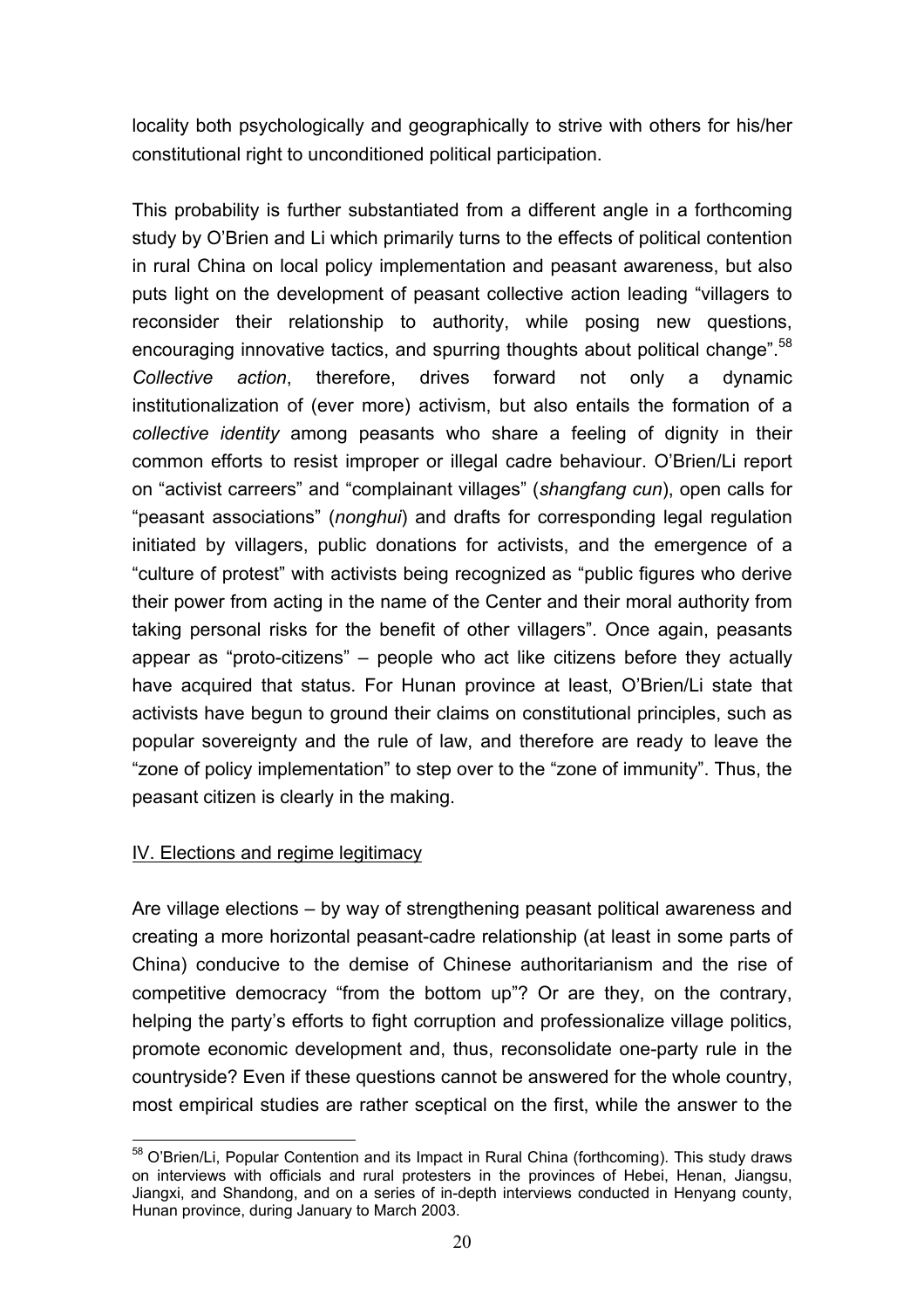second seems to be less clear. Whereas Li Lianjiang and Kevin O'Brien's work suggests that village elections have some potential to generate a rights consciousness among peasants that may lead to institutionalized collective action and even the formation of the peasant citizen challenging the party-state, the overall impact of the direct ballot in rural China on the Communist party's political supremacy – according to most scholars in both China and the West has still been rather limited.<sup>59</sup> This doesn't necessarily mean, however, that no significant change has taken place concerning peasant-cadre relations.

Our own field research does not confirm a meaningful potential of village elections for triggering off a "bottom up"-democratization in China whereas, they seem to be much more significant for stabilising and legitimizing one-party rule in the countryside. In affluent Shenzhen Special Economic Zone's Longgang district, we found what Richard Levy has termed the "hollowing out" of elections in "corporate village China". In Jiangxi's northern Fenyi county, elections so far have been of only rudimentary importance for poor peasants who may share a feeling of political empowerment by casting votes, but do not see how this can and why this should challenge the political authority of the party secretary and the township government. In Jilin's model Lishu county, we met peasants with a strong political awareness who would claim that direct elections have made the party secretary and the village committee more responsive to local concerns and also more performance-oriented over the years. However, these peasants seemed to be content with the state of affairs in their villages which exposed a good working relationship between the party secretary and the village committee behind a background of healthy economic development. Political awareness, as measured by our qualitative approach, $^{60}$  was weakest in Jiangxi, relatively week in Shenzhen and relatively strong up to very strong in Jilin, while in all three localities village elections were well entrenched and institutionalized – even if only two rounds of genuine *haixuan*-elections had been carried out in Shenzhen and Jiangxi at the time of our field work there.

In all three research sites we found that even if peasants felt genuinely empowered by the direct ballot they would hardly see a reason to contact their village head or party secretary after the elections nor would they put the party secretary's authority - a non-elected official - into question (他是書記!). At the

 $\overline{a}$ 59 See also Björn Alpermann, The Post-Election Administration of Chinese Villages, in: *China Journal*, No. 46, July 2001, pp. 45-67; Sylvia Chan, Villagers' Representative Assemblies: Towards Democracy or Centralism?, in: *China: An International Journal*, Vol. 1, No. 2, Sept. 2003, pp. 179-199.

 $60$  See appendix.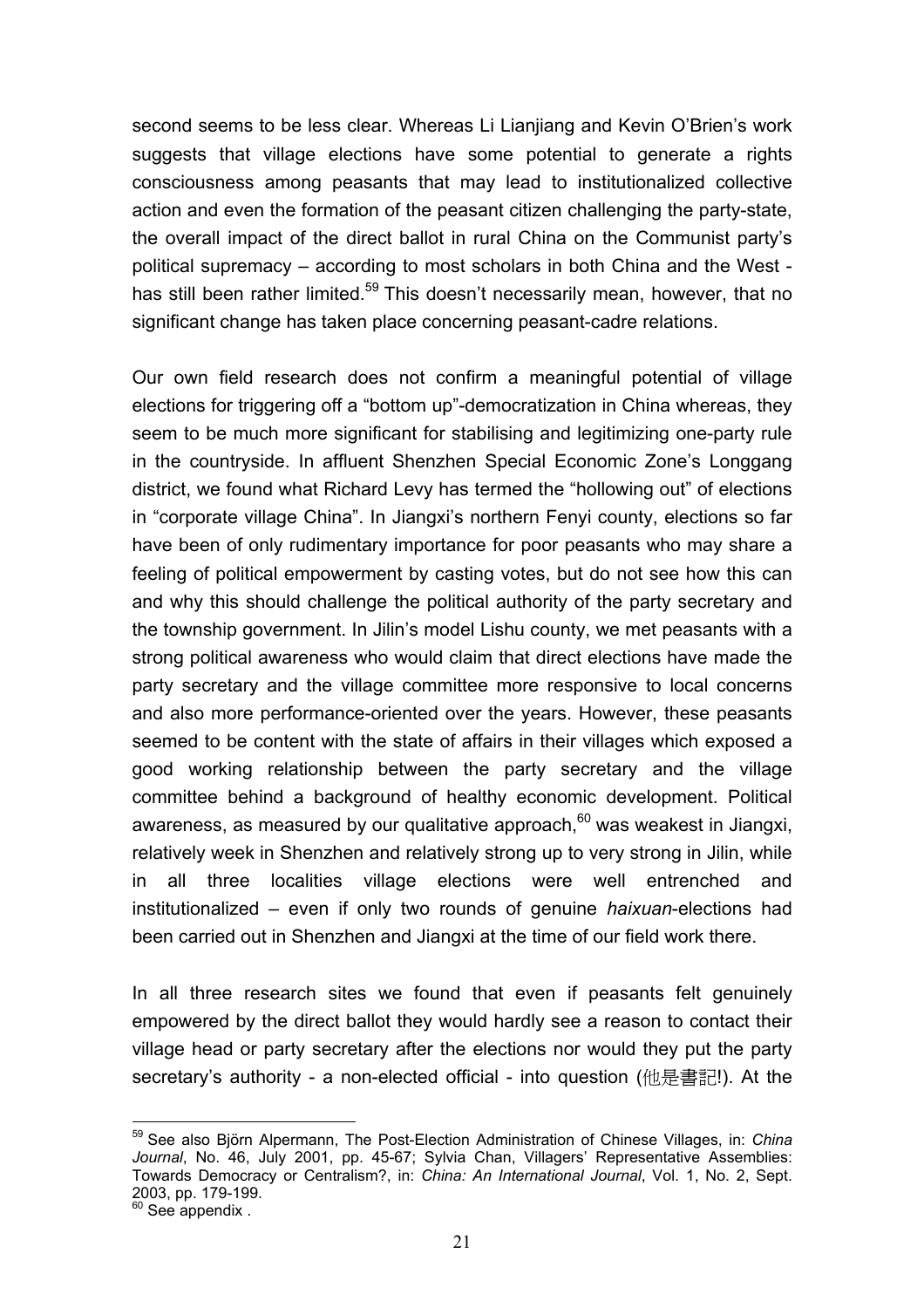same time, they were hardly impressed by the idea of direct elections for township head and never came up with such a proposal on their own initative. Even if the control of the party secretary over the whole electoral process in the village was evident, peasants would not complain about this fact too much – except for a small minority of cynic villagers who called elections a show and just turned away from it. The paradox to be found here is that even if elections are fulfilling what one may expect from them, i.e. to nurture a feeling among peasants that the direct ballot makes a fundamental difference in their life, political awareness in the villages is delinked from the centers of political decision-making in the locality. This is not only true for rich villages in which peasants have actually turned into urbanites and bought off by economically successful cadres. It is also true for those areas in which economic development is more moderate and electoral institutionalization sound; and, although less of a suprise, in those parts of rural China where peasants are poor, peasant-cadre relations not too strained and elections carried out according to the stipulations of the Organic Law.

The following sets of preliminary hypotheses could be drawn from our survey data which must, however, still stand the test of intensive data evaluation:

- Village elections are widely de-coupled from the centers of local political power, even where participation is taken seriously by the peasants and considered efficacious in terms of controlling local cadres and promoting rural development. Political participation is not understood in terms of challenging village committees and party branches after elections. As most party secretaries, village heads and township authorities now accept the Organic Law and do not openly work against it in most places, they are accredited a fundamental legitimacy to lead the villages that is not even eroded by contentious issues coming up once in a while.
- Hence, the introduction of village elections help those local officials and governments who take them seriously and accept the challenge of delivering to the people both material benefits and political accountability. They enjoy a *bonus of trust* from the majority of peasants who feels genuinely empowered, and they are able to renew their political legitimacy by only minor changes of the local power structure, i.e. the cooptation of newly-elected village officials into an established network of local leaders.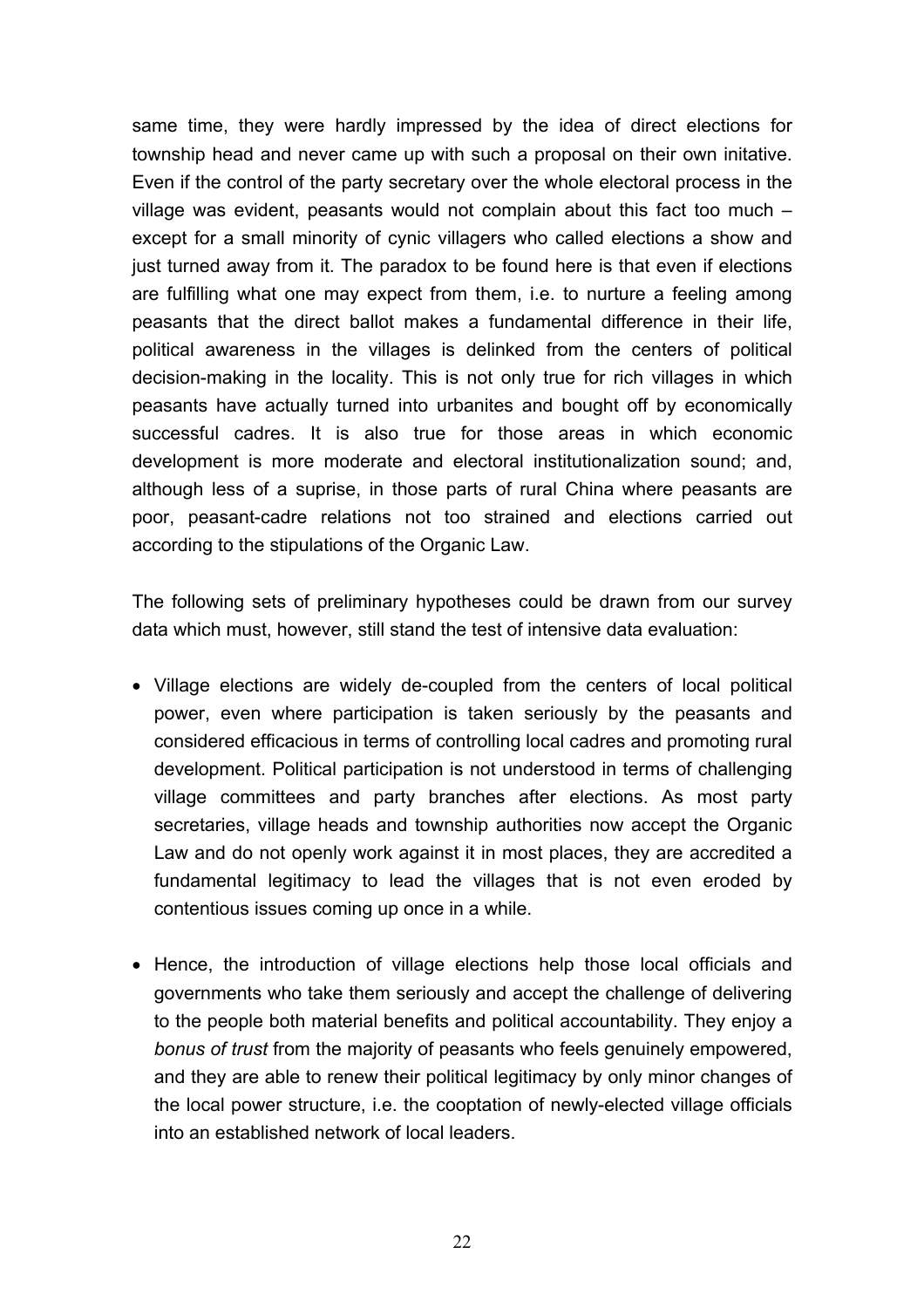• Elections, therefore, do strengthen one-party rule in the countryside as long as the peasants feel respected as citizens and associate village elections with economic progress. However, even if progress has not happened on a big scale and living conditions remain tough for most villagers, peasants may not challenge party authority as long as they feel empowered by elections and respected by – to their understanding - honest and law-abiding cadres.

It is certainly true that even if village elections are soundly implemented, the electoral process can still be manipulated by influential clans or charismatic party secretaries. There can still be corruption and also supression of political dissent. However, such practices are now restricted by a new power balance between peasants and cadres which resembles a tacit contract forcing cadres to be recognized as agents of grassroots democracy and economic development. If cadres fail in the latter, they may still maintain their legitimacy by delivering the former. If they are delivering both, their power is widely uncontested. Only if they fail in both, cadre authority quickly erodes and leads to what others have described as "runaway" or "complainant" villages. Such an outcome is good news for the Communist Party. It may be able to preside over a process of horizontalising relationships between peasants and rural cadres without being confronted – at least for some time to come - with the wellestablised teleology that such horizontalisation is the beginning of the end of one-party rule. The least that one can say is that villager self-government and the strengthening of peasant political awareness does provide a window of opportunity for the party to gain new legitimacy which could and must be used to solve the many problems that it faces in rural China.

# V. Conclusions

Coming back to the questions posed in the introduction of this paper, it may be said that past and current research tends to confirm a positive correlation between the quality (and number) of village elections and a strengthening of the peasants' political awareness, manifested by growing participation in local politics (including contacting and collective action) and a feeling of political empowerment (internal efficacy). At least for some parts in China, we have empirical knowledge of peasants becoming routinized 'rightful resisters' at the edge of evolving into *de facto*-citizens, although it remains doubtful that this describes a larger trend in the countryside. Certainly, village elections have complicated rural politics. Where they have been implemented fairly well over the time, they have horizontalised the relationship between peasants and local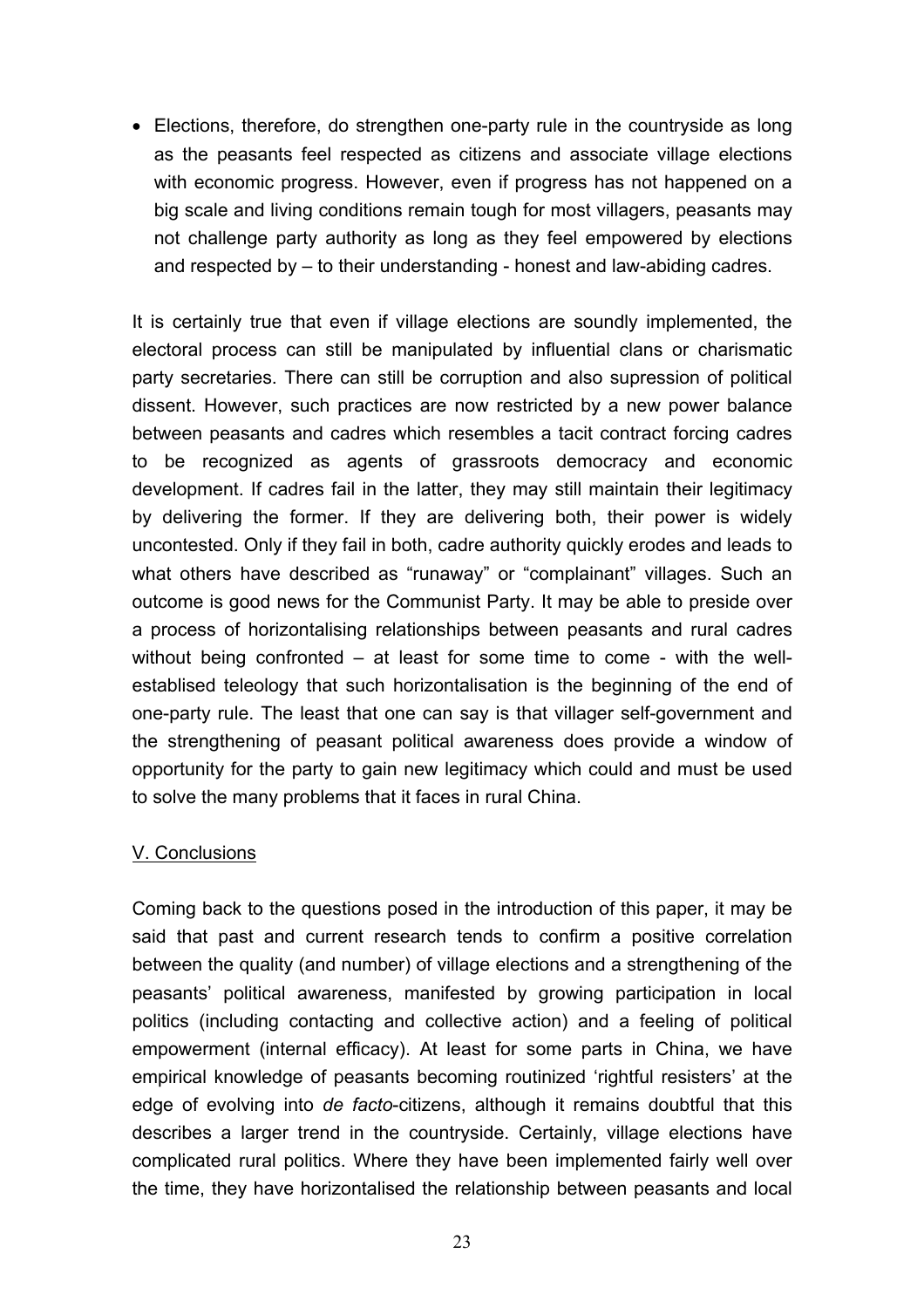cadres considerably, although this does not necessarily imply a significant loss of party control over the villages. For how many "run-away" and "complainant" villages may be found today, there are at least as many examples for villages with the party fully in command, and (maybe) enjoying even more legitimacy than before village elections became properly institutionalized in rural China. The reasons for this difference have been most often explained by drawing on specific systemic and structural factors of a village's political economy and on agency and individual rationality. However, no coherent picture has come to fore, yet, the relative significance of each factor seems to vary quite strongly from location to location.

What does this mean for the party's objective of promoting village selfgovernment as a means to push economic development, to enhance the cost efficiency of local administration and, not at least, to consolidate its legitimacy? For the time being, there is no convincing empirical evidence that shows that village elections lead to more dynamic economic development but many hints at positive changes in leader recruitment and professionalism, and a more equal peasant-cadre relationship. Concerning the nexus between village elections and regime legitimacy, the picture is certainly mixed. In many places, elections are still manipulated and peasants supressed by village and township authorities, especially in remote and poor areas. Wherever political contention arises and is answered by collective action and open resistance by villagers, the party's legitimacy is seriously undermined. In other places, peasants consider village elections to be of secondary importance to material gains from the local economy distributed by cadres who have earned a reputation of being *nengren*. In yet other villages, direct elections have resulted in an astonishing potential by local cadres and governments to adapt to the more complex political setting that elections have brought to the villages. These cadres – both elected and partynominated - play to the rules and, thus, enjoy much legitimacy transfered to them by peasants who feel empowered without the desire to engage in village politics too much.

The most interesting findings of our research, as it seems, suggest that the rising political awareness of peasants driven by increasingly institutionalized elections may produce more tolerance of the exercise of power in the villages in the sense that elected village committee members and party secretaries are granted a bonus of trust as long as they honour – by their words and deeds the peasants' empowerment and their (moral) obligation to raise the livingstandards of the local community. This does not de-couple village elections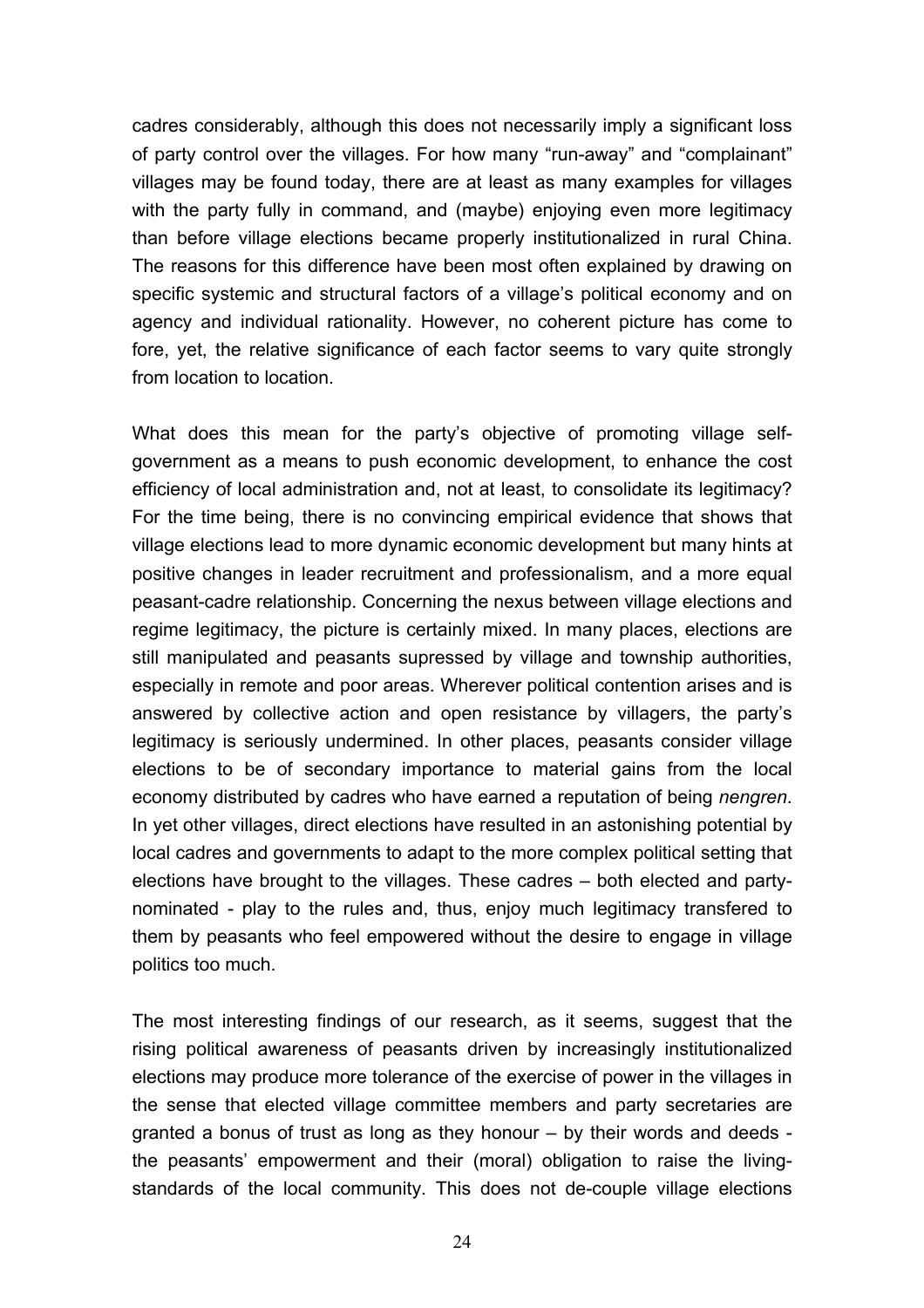from political power in the village as described by Richard Levy. Peasant are not bought off and local cadres may be enjoying the peasants' good will even in case of only minor progress in the economic realm. What we might be facing in these "trust villages" is a new moral contract between the peasants and the cadres which helps the party's claim to guide the villages. If the cadres respect this contract by taking peasants seriously as citizens, things can go very smooth for them – even under more difficult economic conditions.

The (changing) content of peasant political awareness and its relationship to political power in the village, township and county must be further investigated. Such research should not only be stimulated by the hypothesis that village elections – by engendering collective action and rule-based resistance – push the formation of the uncompromising peasant citizen and the gradual demise of authoritarian rule. They might also renew and strengthen peasant-cadre relations without challenging the party's political supremacy and, at least for some time to come, give more leeway for legitimate one-party rule in the countryside.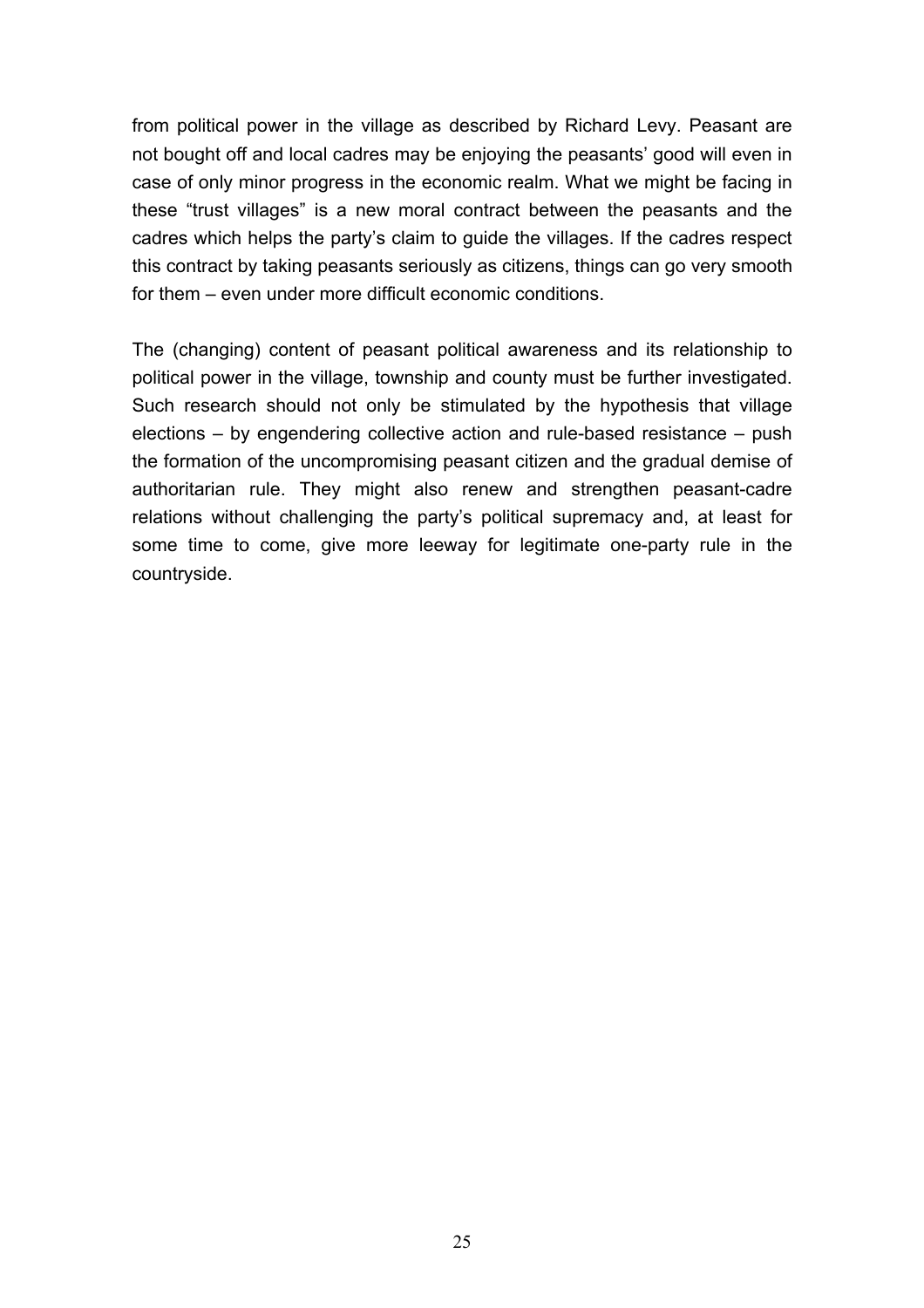## **Appendix**

#### **1. Notes on fieldwork**

Fieldwork was undertaken in *Zhangshubu* and *Shuijing* villages of Buji township in Longgang District of Shenzhen Special Economic Zone during November/December 2002; in *Xiagong* and *Louxia* villages of Dongcun township, Fenyi county, Xinyu City Prefecture in Jiangxi province during July/August 2003; and in Balimiao and Huojiadian villages of Lishu township, Lishu County, Siping City Prefecture in Jilin province during August 2004. The research sites were chosen by three general selection criteria:

- 1. Level of economic development: rich moderate poor development
- 2. Institutionalization of elections measured by the number of *haixuan*-elections
- 3. No former visits by Chinese or Western researchers
- 3. Personal access to local cadres

 $\overline{a}$ 

We gathered qualitative data on the basis of three different sets of semi-structured questionnaires for villagers, village cadres and higher cadres. In each village of the Jiangxi and Jilin case studies, at least 30 villagers – among them up to six elected village cadres – were interviewed, complemented by at least 12 interviews with higher cadres at the township, county and prefectural level in each of the two locations.<sup>1</sup> Only in Shenzhen we had to reduce the sample to 50 respondents (four of them higher cadres) for organisational reasons. Thus, the entire sample counts some 190 respondents.

Each interview took between 40 minutes and two hours, during which our respondents – according to the sample category they belonged to – were guided to recount and opine on a wide range of issues concerning their participation in village elections. For instance, *peasants* were asked on their knowledge of elections held in the village, their views on the fairness and competitivity of elections, the role of the local party branch and of clan organizations during and after elections, their personal interest and engagement in village politics, the impact of village elections on their personal lives and the well-being of their village, their knowledge of and opinions on township involvement in village politics, and their views concerning further political reform, especially direct voting for the party-secretary and the township head. In addition to this, elected village cadres were more specifically questioned on their (changing) relationship to villagers, the local party branch, and township authorities. Higher cadres were particularly questioned on their assessment of village elections, the impact of elections for local stability and party legitimacy, and further political reform in terms of time and scope. Each questionnaire, besides collecting extensive bio-data of the respondents, contained 37 questions for villagers, 23 questions for village cadres, and 16 questions for higher cadres.

Data evaluation will be mainly undertaken by conventional qualitative-hermeneutical (discourse) analysis to detect the patterns and specific contexts of political awareness for villagers and village cadres (see appendix II). This analysis will be complemented by a standardization of the responses by simple coding to put up an index of (democratic) political awareness for villagers and village cadres in each of the three locations (see appendix III).

<sup>&</sup>lt;sup>1</sup> These were mostly township heads and party secretaries and their deputies; and county and prefectural officals working for the Ministry of Civil Administration or in any other function that gave them authority o supervise village elections.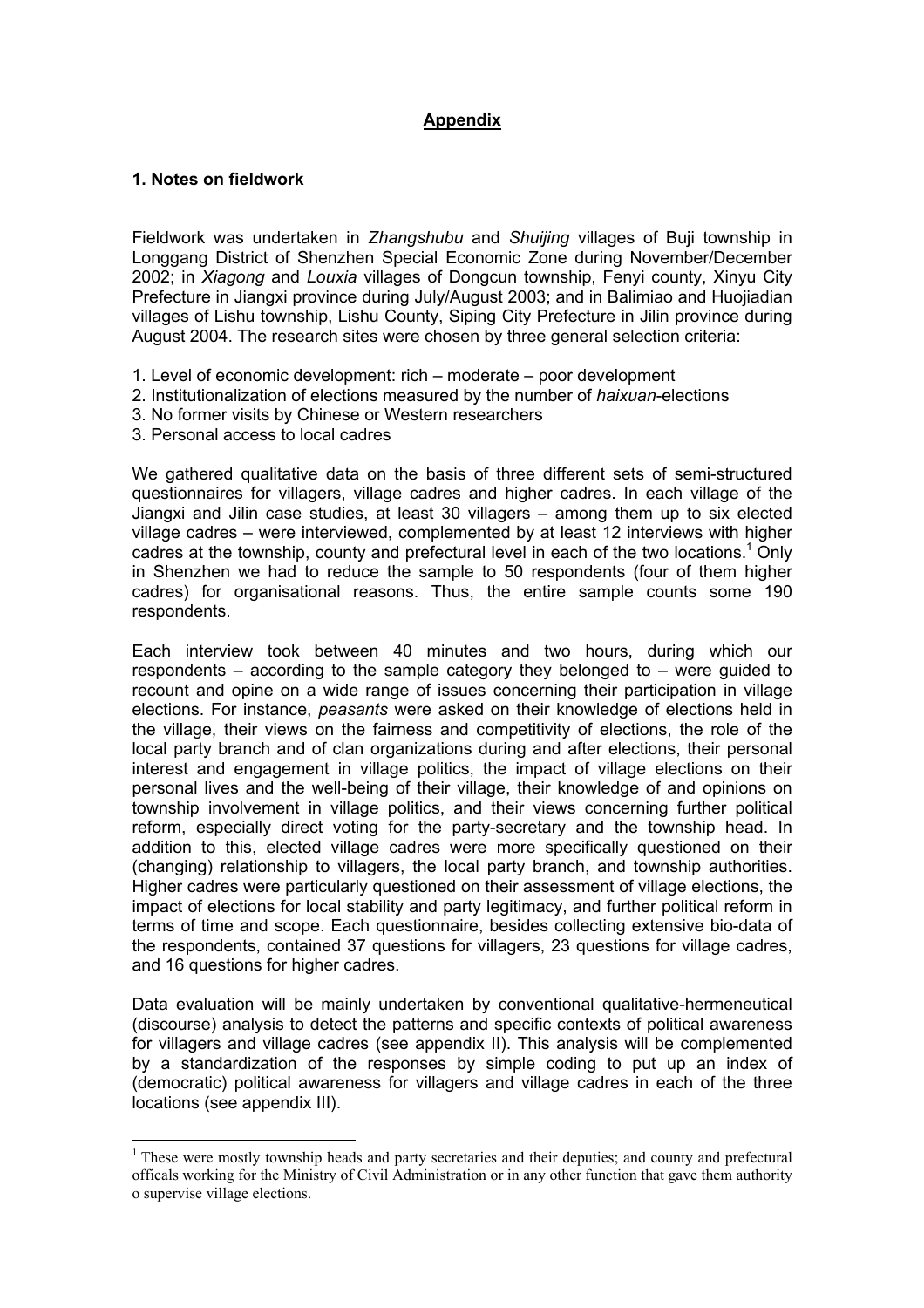#### **2. Data Assessment I : Variables for qualifying political awareness of villagers (peasants and village cadres)**

Explanation of methodology: The variables enumerated below serve as tools to structure the respondents' answers. The subjective dimension of political awareness refers to the respondents' individual perception of elections and village politics in general. The overarching variables (*efficacy* and *empowerment*) are scaled down to additional sub-variables for analysing the empirical data. This permits to draw a general picture of democratic political awareness in the villages under investigation. The method applied here is qualitative-hermeneutical. It requires careful reading and understanding of the respondents' answers and, subsequently, the identification of dominant trends of thinking and attitude.

- *a) subjective dimension of peasant/village cadre political awareness*
- sense of internal/external efficacy: elections do matter
	- approval disapproval of the electoral process
	- will to participate in elections
	- inclination to contact elected officials
	- inclination to individual or collective action (including *shangfang*)
	- cadres can be influenced or changed successfully
	- better cadres can be installed
	- corruption is reduced
	- village policies change to the better
	- economic and social life conditions ameliorate
- feeling of empowerment
	- vis-à-vis the village committee
	- vis-à-vis the party secretary
	- vis-à-vis the township government
	- awareness of enjoying rights

#### *b) objective dimension of peasant/village cadre political awareness*

- sound factual knowledge of elections/the electoral process
- intensity of political participation in the village by voter turnout
- intensity of contacting and of individual/collective action after elections
- cadre turnover and recruitment of "*nengren*"
- economic structure and development of the village
- corruption in the village
- clan influence
- change of relations between village director and party secretary (how?)
- quality of relations between elected village committee and the party secretary
- quality of relations between village and township authorities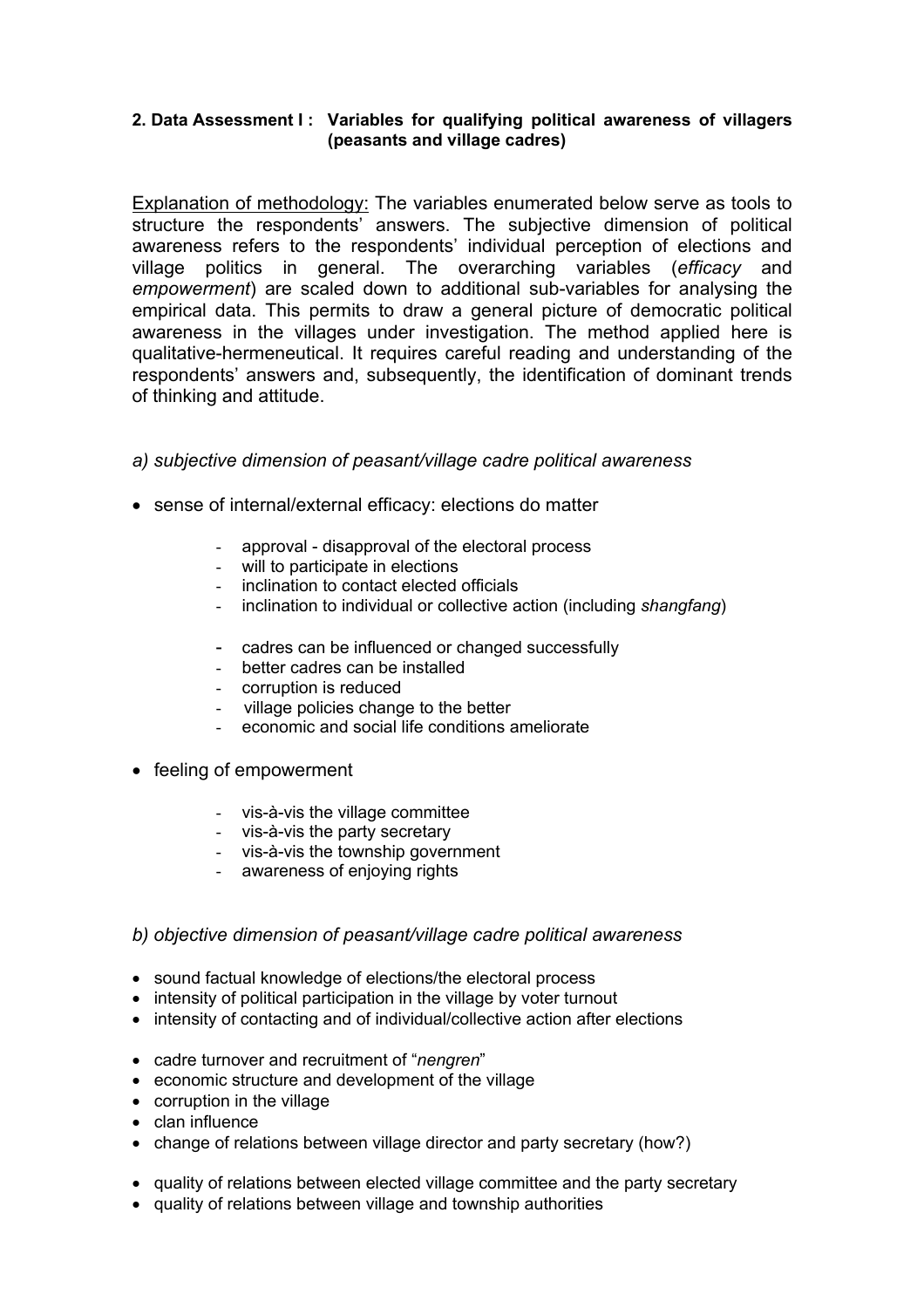• evaluation of elections by township, county and prefectural cadres is positive/negative?

# **1. How much overlapping of the subjective and objective dimensions of political awareness can be found?**

**2. What is the relationship between village elections, rural stability and regime legitimay?**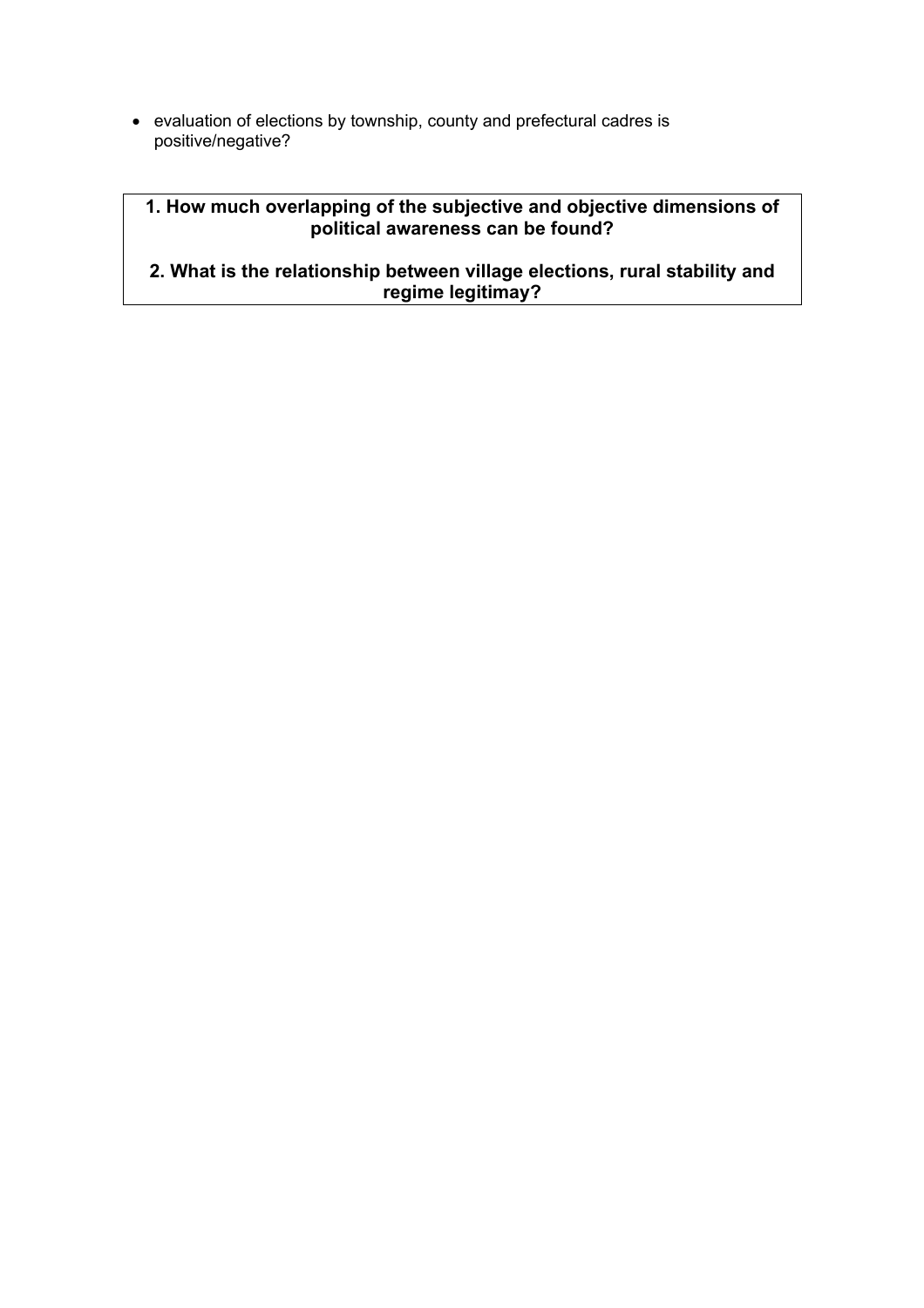#### **2. Data Assessment II: Standardization variables for setting up an index of (democratic) political awareness of peasants**

Explanation of methodology: In order to standardize the qualitative data to some reasonable extent for the sake of comparison, the survey questions are regrouped under different analytical variables (V1-V4, Residual) along a thematic structure. The answers of each respondent to the different questions are "condensed" into 3-4 standardized answers which are given values between 3 and 0 indicating both a question's relevance for and a respondent's degree of democratic political awareness. Adding up the points from 0 to the highest score attainable allows for the establishment of an Index of (Democratic) Political Awareness (IDPA) which can be scaled according to different scores, indicating strong awareness, medium awareness, weak awareness, no awareness. Besides comparing the total score results between the different villages, the scores for different variables can also be compared.

## A. Villagers (Total: 37 questions)

## *V1: Factual knowledge of elections held in the village*

• How many direct elections have taken place in your village so far?

| Does know precisely<br>Does know approximately<br>Does not know                                                                                                                  |          |
|----------------------------------------------------------------------------------------------------------------------------------------------------------------------------------|----------|
| • Are elections very popular in your village?                                                                                                                                    |          |
| Makes a clear statement indicating support for elections<br>Makes a clear statement indicating indifference towards elections<br>Does not make a clear statement or doesn't know |          |
| Do your family members, neighbours and friends also vote?                                                                                                                        |          |
| Does know<br>Does not know                                                                                                                                                       | $\theta$ |
| Do you remember when elections started to be popular in your village?                                                                                                            |          |
| Makes a clear statement<br>Does not make a clear statement or doesn't know                                                                                                       |          |
| • How are candidates for elections nominated in your village?                                                                                                                    |          |
| Does know precisely<br>Does know approximately                                                                                                                                   |          |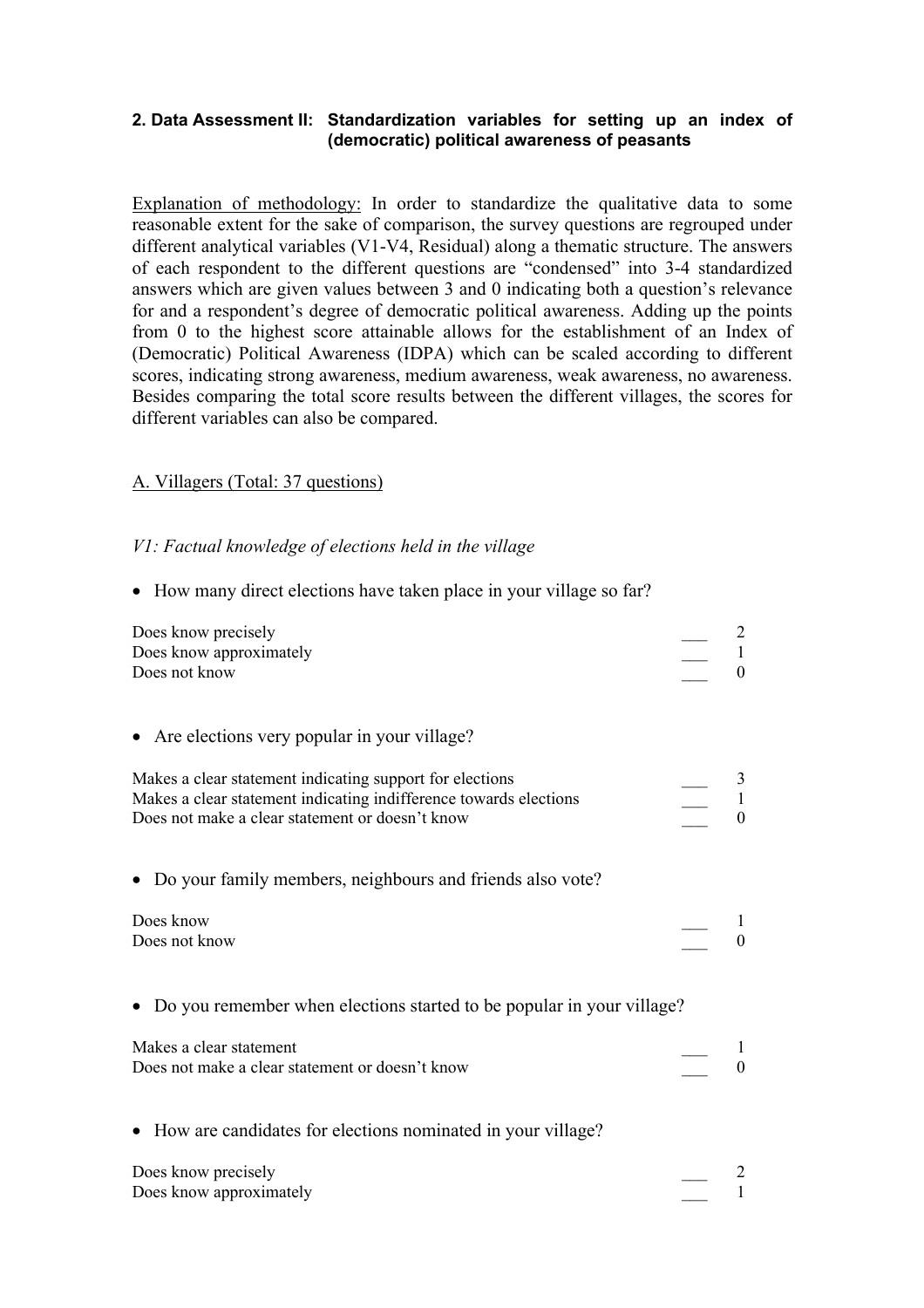Does not know  $\qquad 0$ 

• Do you know or have you ever heard of the Organic Law for Village Committees?

| Does know precisely     |  |
|-------------------------|--|
| Does know approximately |  |
| Does not know           |  |
|                         |  |

#### *V2: Knowledge of the political decision-making process in the village*

• According to your understanding, what role does the party branch play in an election? Can you explain what the party branch is precisely doing?

| Makes a clear statement that matches reality        |  |
|-----------------------------------------------------|--|
| Makes a clear statement that comes close to reality |  |
| Does not make a clear statement or doesn't know     |  |

• Do you think that elections have changed the relationship between the party branch and the village committee to any extent?

| Makes a clear statement indicating full understanding of the relationship |  |
|---------------------------------------------------------------------------|--|
| Makes a clear statement indicating some understanding of the relationship |  |
| Does not make a clear statement or doesn't know                           |  |

• Do clans (jiazu) play an important role in village elections and village politics? What are they exactly doing to influence the village committee?

| Makes a clear statement indicating full understanding of the issue |  |
|--------------------------------------------------------------------|--|
| Makes a clear statement indicating some understanding of the issue |  |
| Does not make a clear statement or doesn't know                    |  |

• What do you think are the most important duties of the village director/the village committee?

| Makes a clear statement that matches reality        |  |
|-----------------------------------------------------|--|
| Makes a clear statement that comes close to reality |  |
| Does not make a clear statement or doesn't know     |  |

• Generally spoken, how has the township government reacted to the elections in your village?

| Makes a clear statement indicating understanding of the issue |  |
|---------------------------------------------------------------|--|
| Does not make a clear statement or doesn't know               |  |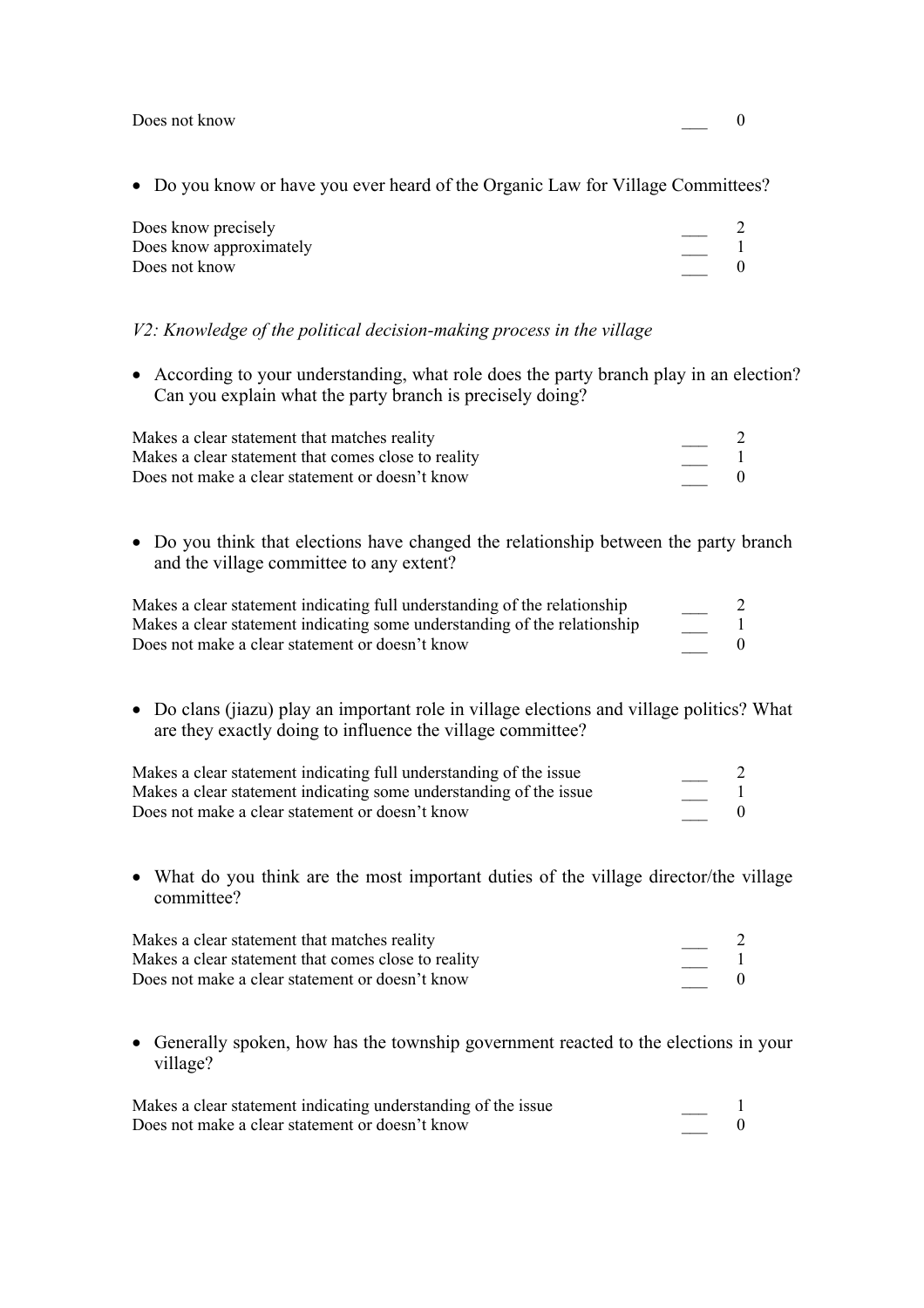• Do you observe any change concerning village-township relations since direct elections take place; are there any major problems that have come up since then?

| Makes a clear statement indicating understanding of the issue |  |
|---------------------------------------------------------------|--|
| Does not make a clear statement or doesn't know               |  |

• How do you see the present state of relations between the village committee and your township government?

| Makes a clear statement indicating full understanding of the issue |  |
|--------------------------------------------------------------------|--|
| Makes a clear statement indicating some understanding of the issue |  |
| Does not make a clear statement or doesn't know                    |  |

# *V3: Appreciation of and support for elections (internal/external efficacy): Elections do matter*

| • How often did you vote in a village election?                                                                                                                         |                |
|-------------------------------------------------------------------------------------------------------------------------------------------------------------------------|----------------|
| Does remember precisely<br>Does not know                                                                                                                                | $\theta$       |
| • Did you vote in the last election?                                                                                                                                    |                |
| Did participate<br>Did not participate because of disinterest                                                                                                           | $\theta$       |
| • Why did you vote? Why didn't you vote?                                                                                                                                |                |
| Makes a clear statement indicating support for elections<br>Makes a clear statement critical of or against elections<br>Does not make a clear statement or doesn't know | $\theta$       |
| • Are you going to vote in the next election, too?                                                                                                                      |                |
| Is going to vote<br>Is not going to vote because of disinterest or does not know                                                                                        | $\Omega$       |
| Why are you going to vote? Why not?                                                                                                                                     |                |
| Makes a clear statement indicating support for elections<br>Makes a clear statement critical of or against elections<br>Does not make a clear statement or doesn't know | $\overline{0}$ |

• Do you think that your vote is important?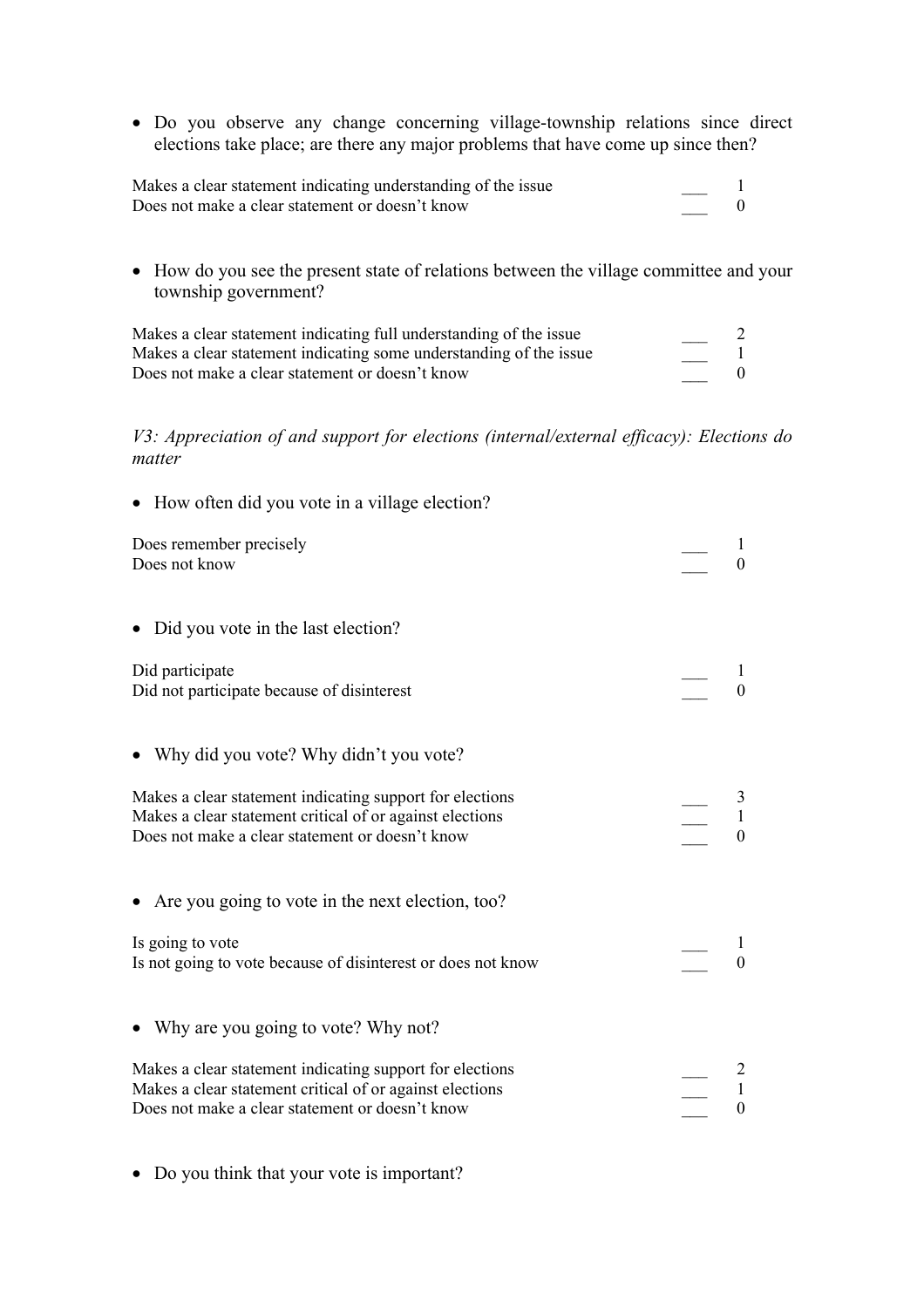| Makes a clear affirmative statement             |  |
|-------------------------------------------------|--|
| Makes a clear negative statement                |  |
| Does not make a clear statement or doesn't know |  |

• Do you think that elections in your village are fair? Do you think that you have a real choice between candidates in elections?

| Makes a clear affirmative statement             |  |
|-------------------------------------------------|--|
| Makes a clear negative statement                |  |
| Does not make a clear statement or doesn't know |  |

• Do you think that election procedures in your village are honest and executed according to the law? If you think that they are not honest and not executed according to the law, why is this so?

| Makes a clear statement (positive or negative)  |  |
|-------------------------------------------------|--|
| Does not make a clear statement or doesn't know |  |

• Why do you think are elections so popular in your village? (Why do you think elections are not popular in your village?)

| Makes a clear statement indicating support for elections |  |
|----------------------------------------------------------|--|
| Makes a clear statement critical of or against elections |  |
| Does not make a clear statement or doesn't know          |  |

• Are you satisfied with the nomination procedure of candidates in elections? If you are not satisfied, why is this so?

| Makes a clear statement indicating support of elections      |  |
|--------------------------------------------------------------|--|
| Does make a clear statement critical of or against elections |  |
| Does not make a clear statement or doesn't know              |  |

• Generally spoken, do you think that elections have made the village committee listen more to the wishes of the villagers?

| Makes a clear statement indicating support of elections      |  |
|--------------------------------------------------------------|--|
| Does make a clear statement critical of or against elections |  |
| Does not make a clear statement or doesn't know              |  |

• Do you think that an elected village director serves the people better than a leader nominated by the township government?

| Makes a clear astatement in favour of elections |  |
|-------------------------------------------------|--|
| Makes a clear statement in favour of nomination |  |
| Does not make a clear statement or doesn't know |  |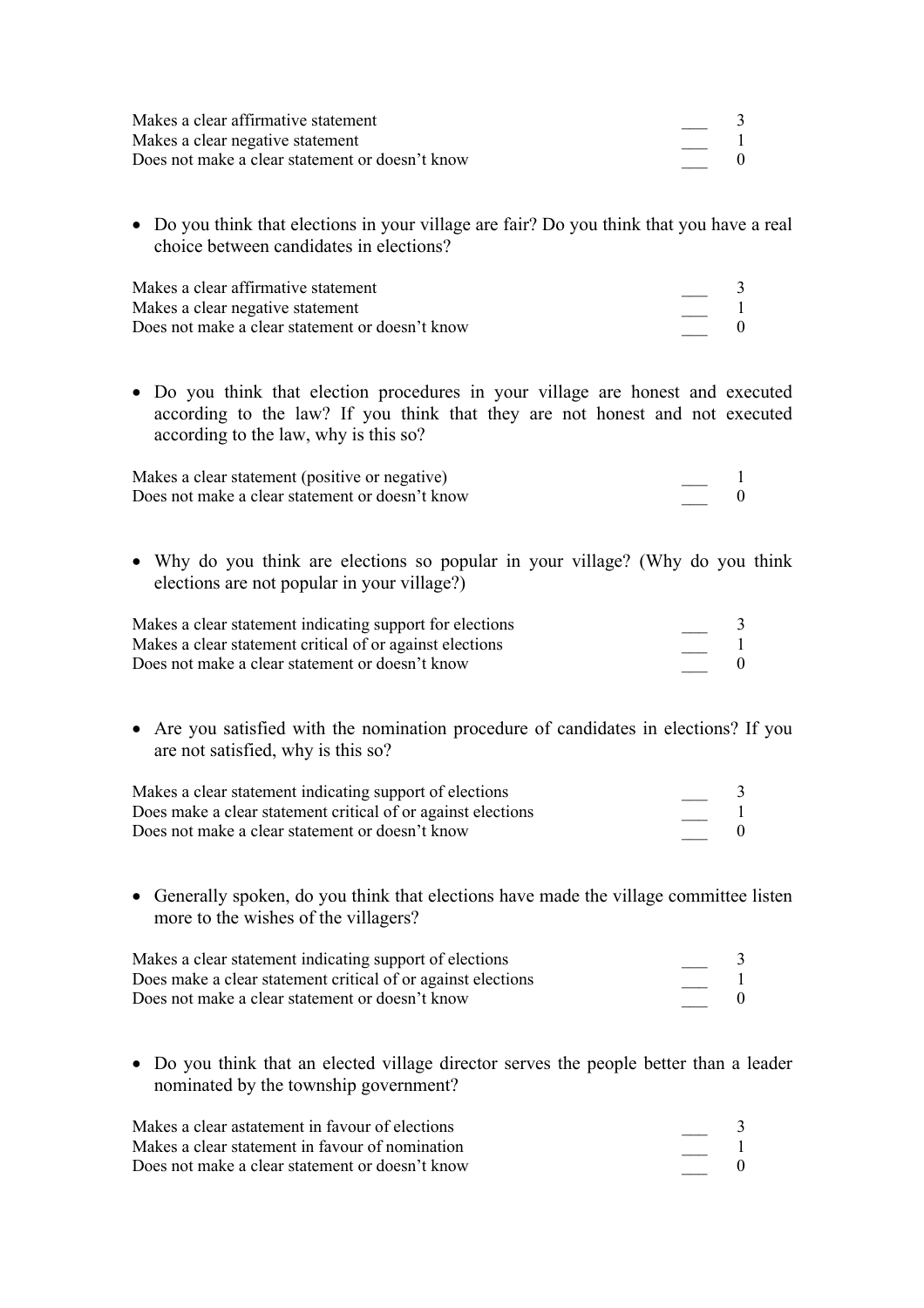• Do you think that elections have brought any advantages to your village (for instance more economic development and social welfare, better roads, new schools etc.)?

| Makes a clear affirmative statement             |  |
|-------------------------------------------------|--|
| Makes a clear negative statement                |  |
| Does not make a clear statement or doesn't know |  |

• Generally spoken, what do you think have been the most important consequences of direct elections for your village? What changes have you observed in your village since elections have been implemented?

| Makes a clear statement indicating support for elections |  |
|----------------------------------------------------------|--|
| Makes a clear statement critical of or against elections |  |
| Does not make a clear statement or doesn't know          |  |

• Do you think that elections have given you more influence on important decisions made in the village (e.g. concerning the fixation of grain quotas, the construction of roads and schools, development projects as irrigation systems, the founding of new collective enterprises etc.)?

| Makes a clear affirmative statement             |  |
|-------------------------------------------------|--|
| Makes a clear negative statement                |  |
| Does not make a clear statement or doesn't know |  |

• Do you feel any change in the behaviour of the village director to pre-election times?

| Makes a clear statement indicating support for elections    |  |
|-------------------------------------------------------------|--|
| Does make a clear indicating indifference towards elections |  |
| Does not make a clear statement or doesn't know             |  |

#### *V4: Political participation after/in between of elections (contacting, resistance, etc.)*

• Have you become more interested in village politics since direct elections have been implemented in your village? For instance, do you go to the meetings of the Village (Representative) Assembly or do you contact the village director/village committee for personal matters?

| Makes a clear affirmative statement             |  |
|-------------------------------------------------|--|
| Makes a clear negative statement                |  |
| Does not make a clear statement or doesn't know |  |

• Did you ever participate in some form of political protest? Did you ever initiate such a protest yourself?

| Did participate/initiate     |  |
|------------------------------|--|
| Did not participate/initiate |  |
| Does not know                |  |